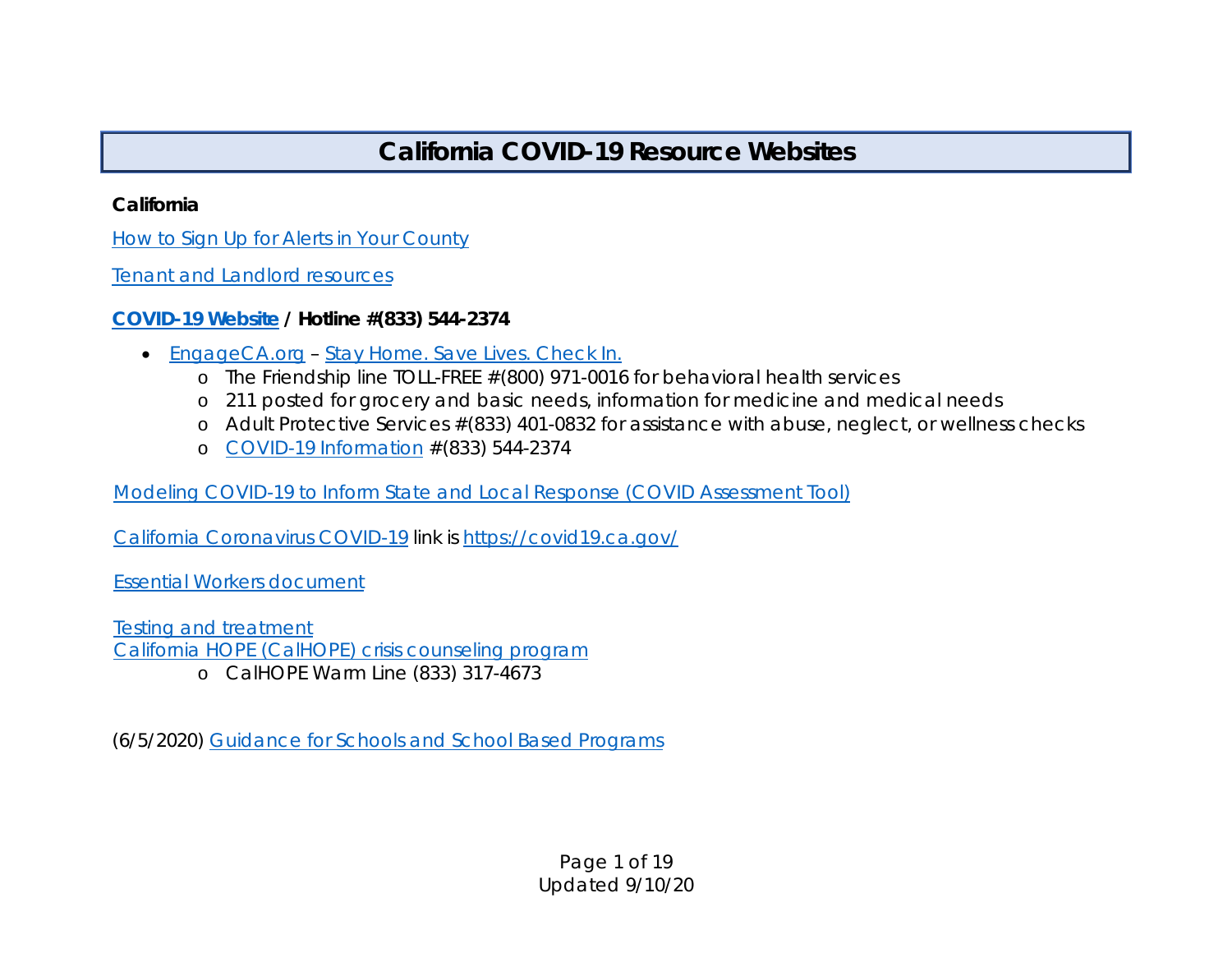## *Business, Consumer Services and Housing Agency (BCSH)*

(7/10/2020) [Guide to Strategic Uses of Key State and Feral Funds to Reduce Homelessness During the COVID-19](https://www.bcsh.ca.gov/hcfc/documents/covid19_strategic_guide.pdf)  [Pandemic](https://www.bcsh.ca.gov/hcfc/documents/covid19_strategic_guide.pdf)

- (4/27/2020) [Migrant Farmworker Center Contractors Memo](https://www.bcsh.ca.gov/coronavirus19/oms_social_distancing.pdf)
- (4/23/2020) [Information for Californians Who Cannot Pay Their Mortgages or Rents because of COVID-19](https://bcsh.ca.gov/coronavirus19/renters_mortgage_guidance.pdf)

(4/30/2020) [Information for Renters and Homeowners About Their Protections and Resources](https://bcsh.ca.gov/coronavirus19/renters_mortgage_guidance.pdf)

# *California Department of Aging (CDA)*

<https://www.aging.ca.gov/covid19/>

[FAQ's for Friends & Family with a Loved One in a Skilled Nursing or Residential Care Facility](https://www.aging.ca.gov/download.ashx?lE0rcNUV0zaaXLD5JZ%2F6Uw%3D%3D)

[Long-Term Care Ombudsman](https://www.aging.ca.gov/Providers_and_Partners/Long-Term_Care_Ombudsman/)

[Report Elder Abuse or Neglect Long-Term Care Ombudsman](https://aging.ca.gov/Programs_and_Services/Long-Term_Care_Ombudsman/Report_Elder_Abuse_or_Neglect/) CRISISline 1-800-231-4024

## *California Department of Education (CDE)*

Email addressed [SEDInfo@cde.ca.gov](mailto:SEDInfo@cde.ca.gov)

[Coronavirus Response and School Reopening Guidance](https://www.cde.ca.gov/ls/he/hn/coronavirus.asp)

[Coronavirus \(COVID-19\) Webinars](https://www.cde.ca.gov/ls/he/hn/covid19webinars.asp)

[Distance Learning Frequently Asked Questions \(FAQs\)](https://www.cde.ca.gov/ci/cr/dl/distlearningfaqs.asp)

(7/15/2020) [2020 Budget Act and Special Educations](https://www.cde.ca.gov/sp/se/lr/om071520.asp)

[Learning Continuity and Attendance Plan](https://www.cde.ca.gov/re/lc/learningcontattendplan.asp)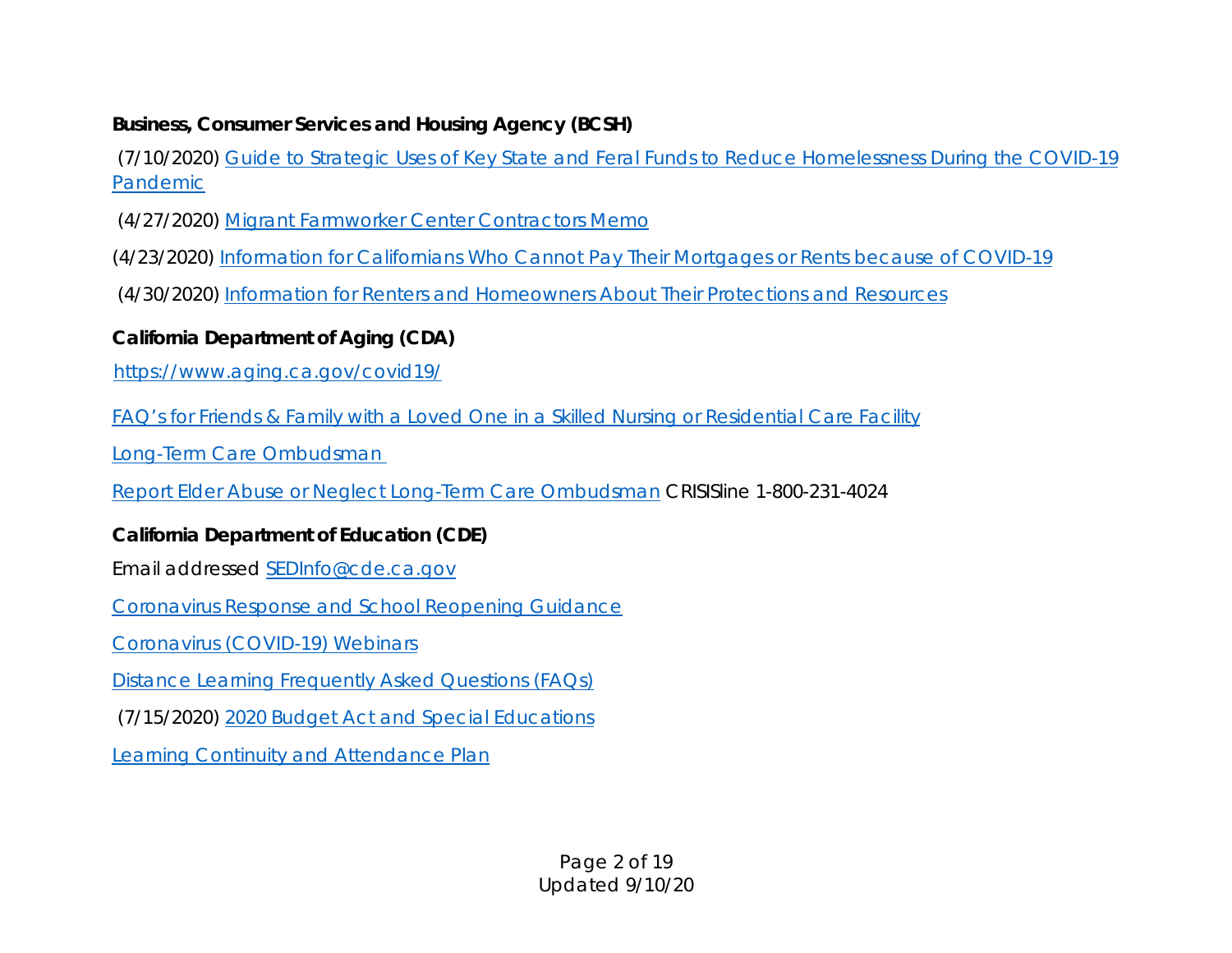# *California Department of Public Health (CDPH)*

# *Don't Wait–Vaccinate Campaign*

In collaboration with numerous California partners, the California Immunization Coalition has developed a communication campaign with assistance from the California Department of Public Health, Immunization Branch to help address the concerning [drop in immunization rates](https://gcc01.safelinks.protection.outlook.com/?url=https%3A%2F%2Furldefense.proofpoint.com%2Fv2%2Furl%3Fu%3Dhttps-3A__click.icptrack.com_icp_relay.php-3Fr-3D19837566-26msgid-3D171642-26act-3DGF5R-26c-3D1685203-26destination-3Dhttps-253A-252F-252Fwww.cdph.ca.gov-252FPrograms-252FOPA-252FPages-252FNR20-2D090.aspx-26cf-3D9345-26v-3D2851511b510ee74854e1e0592eaed891981aca8a4a299d40a9c5b1957228f469%26d%3DDwMFaQ%26c%3DLr0a7ed3egkbwePCNW4ROg%26r%3DaLL6bWESj5IbzqVbv4pPB0dJIsy1SRKJZtt7SIwlGQY%26m%3Djl_MEXOQuV5VDkpZBk8ZQneAQF_lvLkc4JwH-oE8LNc%26s%3D83nrxkU5X3Nfcsp7LXnG0E7Dmax6ZlRzMMc664dHFJ0%26e%3D&data=01%7C01%7CVance.Taylor%40CalOES.ca.gov%7Cd8744ca225d142ca278908d82a841715%7Cebf268ae303647149f69c9fd0e9dc6b9%7C1&sdata=u%2BTCPkflZPbR7a5WDeA9SfZDlBDxXSLiajxwR%2BbiZNQ%3D&reserved=0) during the COVID-19 pandemic. The goal of the campaign is to remind parents and adults: **#DontWaitVaccinate.**

The [campaign](https://gcc01.safelinks.protection.outlook.com/?url=https%3A%2F%2Furldefense.proofpoint.com%2Fv2%2Furl%3Fu%3Dhttps-3A__click.icptrack.com_icp_relay.php-3Fr-3D19837566-26msgid-3D171642-26act-3DGF5R-26c-3D1685203-26destination-3Dhttps-253A-252F-252Fwww.immunizeca.org-252FDontWaitVaccinate-252F-26cf-3D9345-26v-3Df525793c4aa004a3baac77114b1bbbf4920bbbb80bcf2d2dd213af657370c59d%26d%3DDwMFaQ%26c%3DLr0a7ed3egkbwePCNW4ROg%26r%3DaLL6bWESj5IbzqVbv4pPB0dJIsy1SRKJZtt7SIwlGQY%26m%3Djl_MEXOQuV5VDkpZBk8ZQneAQF_lvLkc4JwH-oE8LNc%26s%3DB5lZhqX9328smdK_q7Qrn9p_n_e66m6jNdVCF3SoRC4%26e%3D&data=01%7C01%7CVance.Taylor%40CalOES.ca.gov%7Cd8744ca225d142ca278908d82a841715%7Cebf268ae303647149f69c9fd0e9dc6b9%7C1&sdata=c8mpkVTd5qECuUldzaSnZuCaa0CLpUCq1IQydOeUYbY%3D&reserved=0) toolkit [in](https://gcc01.safelinks.protection.outlook.com/?url=https%3A%2F%2Furldefense.proofpoint.com%2Fv2%2Furl%3Fu%3Dhttps-3A__click.icptrack.com_icp_relay.php-3Fr-3D19837566-26msgid-3D171642-26act-3DGF5R-26c-3D1685203-26destination-3Dhttps-253A-252F-252Fwww.immunizeca.org-252FDontWaitVaccinate-252F-26cf-3D9345-26v-3Df525793c4aa004a3baac77114b1bbbf4920bbbb80bcf2d2dd213af657370c59d%26d%3DDwMFaQ%26c%3DLr0a7ed3egkbwePCNW4ROg%26r%3DaLL6bWESj5IbzqVbv4pPB0dJIsy1SRKJZtt7SIwlGQY%26m%3Djl_MEXOQuV5VDkpZBk8ZQneAQF_lvLkc4JwH-oE8LNc%26s%3DB5lZhqX9328smdK_q7Qrn9p_n_e66m6jNdVCF3SoRC4%26e%3D&data=01%7C01%7CVance.Taylor%40CalOES.ca.gov%7Cd8744ca225d142ca278908d82a841715%7Cebf268ae303647149f69c9fd0e9dc6b9%7C1&sdata=c8mpkVTd5qECuUldzaSnZuCaa0CLpUCq1IQydOeUYbY%3D&reserved=0)cludes a library of free to use social media messages, talking points, template letters and other tools that encourage patients to reconnect with their providers.

[CDPH COVID-19](file://Intranet.Calema.ca.gov/Share/OAFN/Activations/2020%20COVID%2019/Resources/CDPH%20COVID-19) [CDPH COVID-19 Guidance Documents webpage](https://www.cdph.ca.gov/Programs/CID/DCDC/Pages/Guidance.aspx) [CDPH Community Outreach Resources & Communications](https://www.cdph.ca.gov/Programs/CID/DCDC/Pages/COVID-19/Resources.aspx) [Skilled Nursing Facilities: COVID-19 Data Collection Reporting](https://www.cdph.ca.gov/Programs/CID/DCDC/Pages/COVID-19/SNFsCOVID_19.aspx)

- (7/31/2020) to Skilled Nursing Facilities [COVID-19 Mitigation Plan, updated testing and isolation guidelines](https://www.cdph.ca.gov/Programs/CHCQ/LCP/Pages/AFL-20-53.aspx)
- (7/17/2020) to Skilled Nursing Facilities [Weekly reporting of COVID-19 Surveillance/Response-Driven Testing](https://www.cdph.ca.gov/Programs/CHCQ/LCP/Pages/AFL-20-60.aspx)
- (6/27/2020) to Behavioral Heal Facilities [COVID-19 Infection Mitigation Recommendations](https://www.cdph.ca.gov/Programs/CID/DCDC/Pages/COVID-19/InfectionMitigationinBehavioralHealthFacilitiesCOVID19FAQs.aspx)
- (6/26/2020) to Long-Term Care Facilities [Guidance for Limiting the Transmission of COVID-19](https://www.cdph.ca.gov/Programs/CHCQ/LCP/Pages/AFL-20-22.aspx)
- (6/26/2020) To Adult Day Health Care Centers (ADHCs) [Suspension of Regulatory Enforcements of](https://www.cdph.ca.gov/Programs/CHCQ/LCP/Pages/AFL-20-34.aspx)  [Specified ADHC requirements](https://www.cdph.ca.gov/Programs/CHCQ/LCP/Pages/AFL-20-34.aspx)
- (6/18/2020) [Public Health Officials Release](https://www.cdph.ca.gov/Programs/OPA/Pages/NR20-128.aspx) Guidance Requiring Californians to Wear Face Coverings in [Most Settings Outside the Home](https://www.cdph.ca.gov/Programs/OPA/Pages/NR20-128.aspx)
- (8/7/2020) [Visitor Limitations Guidance to All Facilities](https://www.cdph.ca.gov/Programs/CHCQ/LCP/Pages/AFL-20-38.aspx)
- (6/9/2020) [California SAR-CoV-2 Pandemic Crisis Care Guidelines](https://www.cdph.ca.gov/Programs/CID/DCDC/CDPH%20Document%20Library/COVID-19/California%20SARS-CoV-2%20Crisis%20Care%20Guidelines%20-June%208%202020.pdf)
- (6/2/2020) To Veterinarians [Animal Testing Guidance](https://www.cdph.ca.gov/Programs/CID/DCDC/Pages/COVID-19/SARSCoV2(causativeagentforhumanCoVID19)TestinginAnimals.aspx)
- (5/27/2020) AFL to County Emergency Managers [Guidance for Cooling Centers on COVID-19](https://www.cdph.ca.gov/Programs/CID/DCDC/Pages/COVID-19/GuidanceforCoolingCenters.aspx)
- (5/6/2020) AFL [Transfers to Low Acuity Alternate Care Sites during COVID-19](https://www.cdph.ca.gov/Programs/CHCQ/LCP/Pages/AFL-20-48.aspx)
- (4/8/2020) To Family Members and Caregivers of [Children and Youth with Special Health Care Needs Tips](https://www.cdph.ca.gov/Programs/CID/DCDC/Pages/COVID-19/TipsandResourcesforFamilyMembersandCaregiversofChildrenandYouthwithSpecialHealthCareNeeds.aspx)  [and Resources](https://www.cdph.ca.gov/Programs/CID/DCDC/Pages/COVID-19/TipsandResourcesforFamilyMembersandCaregiversofChildrenandYouthwithSpecialHealthCareNeeds.aspx)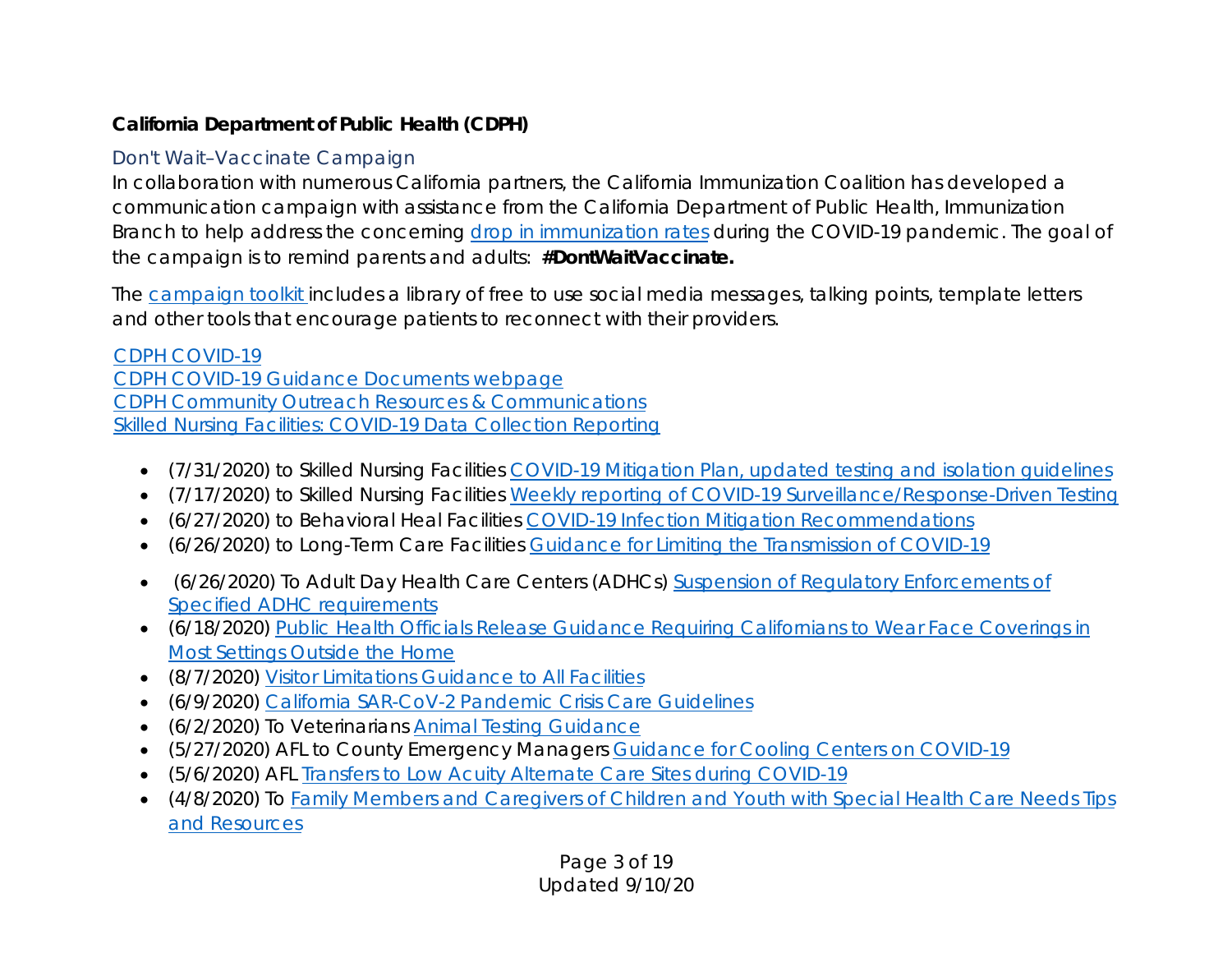- (4/14/2020) To General Public [Use of Personal Protective Equipment during COVID-19 Outbreak](https://www.cdph.ca.gov/Programs/CID/DCDC/Pages/COVID-19/UseofPersonalProtectiveEquipmentduringCOVID19.aspx)
- (4/1/2020) To General Public [Face Coverings Guidance](https://www.cdph.ca.gov/Programs/CID/DCDC/Pages/Face-Coverings-Guidance.aspx)
- (3/9/2020) To [Individuals with Access and Functional Needs](https://www.cdph.ca.gov/Programs/CID/DCDC/Pages/COVID-19/PublicHealthGuidanceforIndividualswithAccessandFunctionalNeeds.aspx)
- [Stay home except for essential needs](https://covid19.ca.gov/stay-home-except-for-essential-needs/) Q & A
- [COVID-19 Information for WIC Families](https://www.cdph.ca.gov/Programs/CFH/DWICSN/Pages/WICCovid19Info.aspx)
- (3/10/2020) [COVID-19 PUBLIC HEALTH GUIDANCE FOR PEOPLE AT RISK FOR SERIOUS ILLNESS](https://www.cdph.ca.gov/Programs/CID/DCDC/CDPH%20Document%20Library/High%20Risk%20Populations%20Guidance%20ADA%20Compliant%2003.11.20.pdf)
- (3/16/2020) Self-Isolation for Older Adults and Those Who Have Elevated Risk [\(English](https://www.cdph.ca.gov/Programs/CID/DCDC/Pages/COVID-19/PublicHealthGuidanceSelfIsolationforOlderAdultsandThoseWhoHaveElevatedRisk.aspx) and [Spanish\)](https://www.cdph.ca.gov/Programs/CID/DCDC/Pages/COVID-19/Aislamiento-para-Adultos-Mayores-y-Personas-que-Tienen-un-Riesgo-Elevado.aspx)
- (3/11/2020) [State Health and Emergency Officials Release Guidance to](https://www.cdph.ca.gov/Programs/OPA/Pages/NR20-018.aspx) Prepare and Protect Homeless [Californians and Service Providers from COVID-19](https://www.cdph.ca.gov/Programs/OPA/Pages/NR20-018.aspx)
- [COVID-19 Recommended Protocol for People Experiencing Homelessness](https://www.cdph.ca.gov/Programs/CID/DCDC/CDPH%20Document%20Library/COVID-19/flowchart-COVID19-homelessness.pdf)

### *California Department of Developmental Services (CDDS)*

[Community Care Licensing Division \(Evacuation/Relociation Contacts\)](https://www.cdss.ca.gov/inforesources/community-care-licensing)

(3/12/2020 [Letter to Regional Center Executive Directors](https://www.dds.ca.gov/wp-content/uploads/2020/03/COVID-19_2020StatewideStateofEmergency_20200312.pdf) Pay Vendors for Absences

(3/20/2020) [DEPARTMENT DIRECTIVE ON PLACEMENTS IN LICENSED RESIDENTIAL SETTINGS](https://www.dds.ca.gov/wp-content/uploads/2020/03/DDSDirective_RCPlacementRequests_03202020.pdf)

[COVID-19 Disaster Relief Assistance for Immigrants](https://www.cdss.ca.gov/inforesources/immigration/covid-19-drai)

## *Department of Fair Employment and Housing (DFEH)*

Emails [contact.center@dfeh.ca.gov](mailto:contact.center@dfeh.ca.gov) and [accommodations@dfeh.ca.gov](mailto:accommodations@dfeh.ca.gov) Toll Free: (800) 884-1684 TTY: (800) 700-2320 California Relay Service 711

[COVID-19 Hate Crime Posters](https://www.dfeh.ca.gov/covid-19-resources-and-guidance/) (available in Multiple Languages) [English](https://www.dfeh.ca.gov/wp-content/uploads/sites/32/2020/05/CombattingHateCrimesDuringCOVID19_ENG.pdf)

[Employment Information on COVID-19](https://www.dfeh.ca.gov/wp-content/uploads/sites/32/2020/03/DFEH-Employment-Information-on-COVID-19-FAQ_ENG.pdf) FAQs

[COVID-19 Resources and Guidance for Employers and Housing Providers](https://www.dfeh.ca.gov/covid-19-resources-and-guidance/)

Page 4 of 19 Updated 9/10/20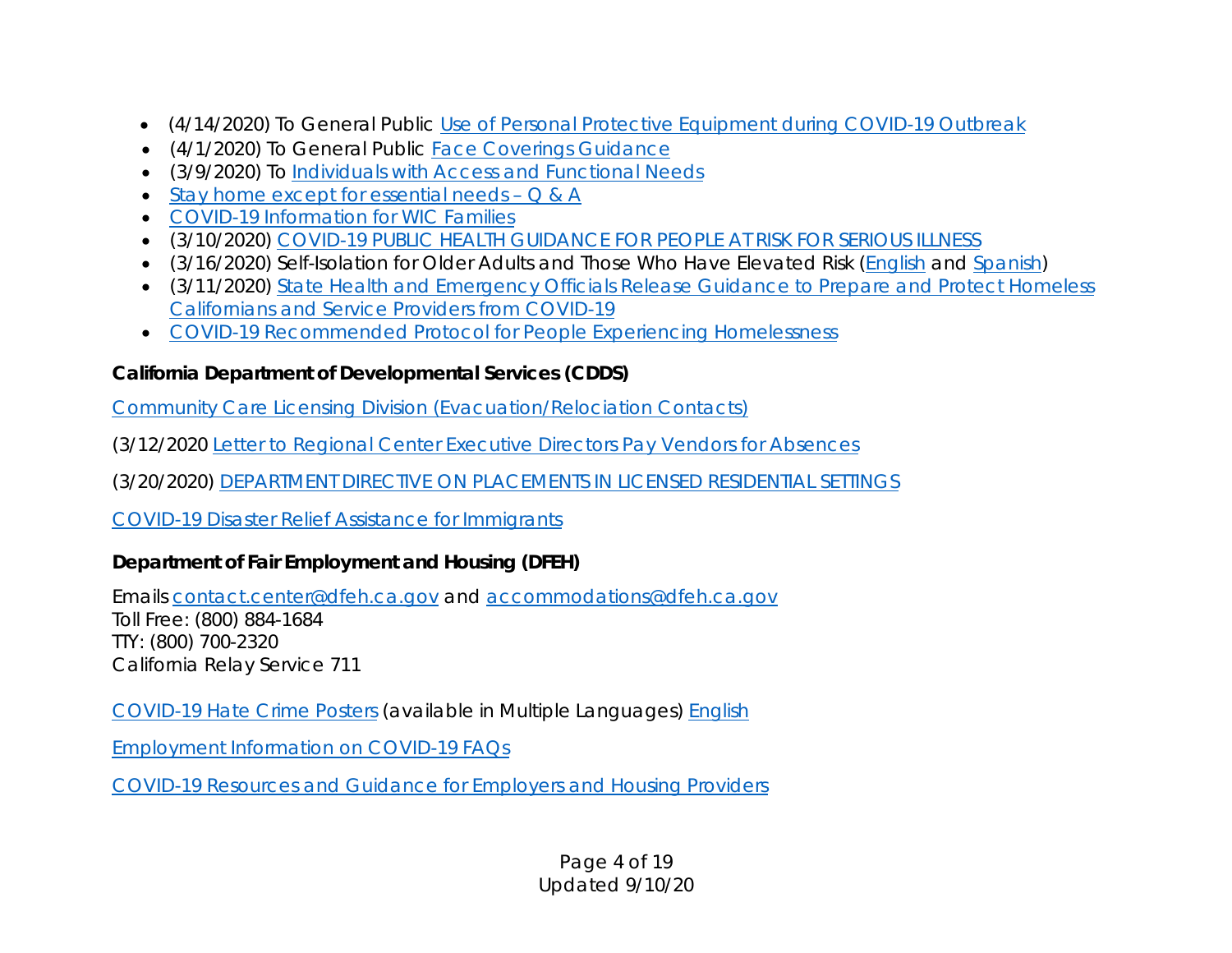### [DFEH Housing Information on COVID-19](https://www.dfeh.ca.gov/wp-content/uploads/sites/32/2020/04/DFEH-Housing-Information-on-COVID-19-FAQ_ENG.pdf) FAQ

## [Employment Information on COVID-19](https://www.dfeh.ca.gov/wp-content/uploads/sites/32/2020/03/DFEH-Employment-Information-on-COVID-19-FAQ_ENG.pdf)

# *Department of Health Care Services (DHCS)*

[Presumptive Eligibility \(PE\) for Coronavirus \(COVID-19\)](https://www.dhcs.ca.gov/services/medi-cal/eligibility/Pages/COVID-19-Presumptive-Eligibility-Program.aspx)

(5/13/20) [New Presumptive Eligibility for COVID-19: Aid Code –](https://files.medi-cal.ca.gov/pubsdoco/newsroom/newsroom_30339_27.aspx) V2

(7/22/2020) [Additional Guidance on Presumptive Eligibility \(PE\) for COVID-19](https://files.medi-cal.ca.gov/pubsdoco/newsroom/newsroom_30339_52.aspx)

[COVID-19 Positive Cases: DHCS Behavioral Health Licensed and Certified Facilities](https://data.chhs.ca.gov/dataset/covid-19-dhcs-behavioral-health-licensed-and-certified-facilities)

# [DHCS COVID-19 Updates](https://www.dhcs.ca.gov/Pages/DHCS-COVID%E2%80%9119-Response.aspx)

- (3/30/2020) [Guidance Relating to Non-Discrimination in Medical Treatment for COVID-19](https://www.dhcs.ca.gov/Documents/COVID-19/Joint-Bullletin-Medical-Treatment-for-COVID-19-033020.pdf)
- (3/15/2020) [COVID-19 GUIDANCE FOR HOME AND COMMUNITY-BASED SERVICE \(HCBS\)](https://www.dhcs.ca.gov/services/ltc/Documents/DHCS-HCBS-Consumer-Guidance-for-COVID.pdf)  [Consumers/Beneficiaries](https://www.dhcs.ca.gov/services/ltc/Documents/DHCS-HCBS-Consumer-Guidance-for-COVID.pdf) [DHCS COVID-19 FAQ: Behavioral Health Services for People Experiencing Homelessness](https://www.dhcs.ca.gov/Documents/COVID-19/FAQ-Behavioral-Health-Services-for-Formerly-Homeless-Persons-under-Project-Roomkey.pdf)

## *Department of Rehabilitation (DOR)*

[Agencies Providing Services to Older Individuals who are Blind or Visually Impaired](https://www.dor.ca.gov/Content/DorIncludes/documents/OlderIndividualswhoareBlind/Agencies_and_Counties_Served_FFY18_19.rtf)

[COVID-19 Resources \(for Individuals and Families, for ILCs, for Vendors and Service Providers\)](https://www.dor.ca.gov/Home/COVID19Resources)

## *Department of Social Services (CDSS)*

[Functional Assessment Service Team \(FAST\) Program](https://www.cdss.ca.gov/inforesources/mass-care-and-shelter/fast)

[CDSS COVID-19 Information](https://www.cdss.ca.gov/)

[Community Care Licensing Division,](https://www.cdss.ca.gov/inforesources/community-care-licensing) expand the Additional Resources, click on highlighted COVID-19 Positive Cases in Adult and Senior Care Facilities for a static data report

> Page 5 of 19 Updated 9/10/20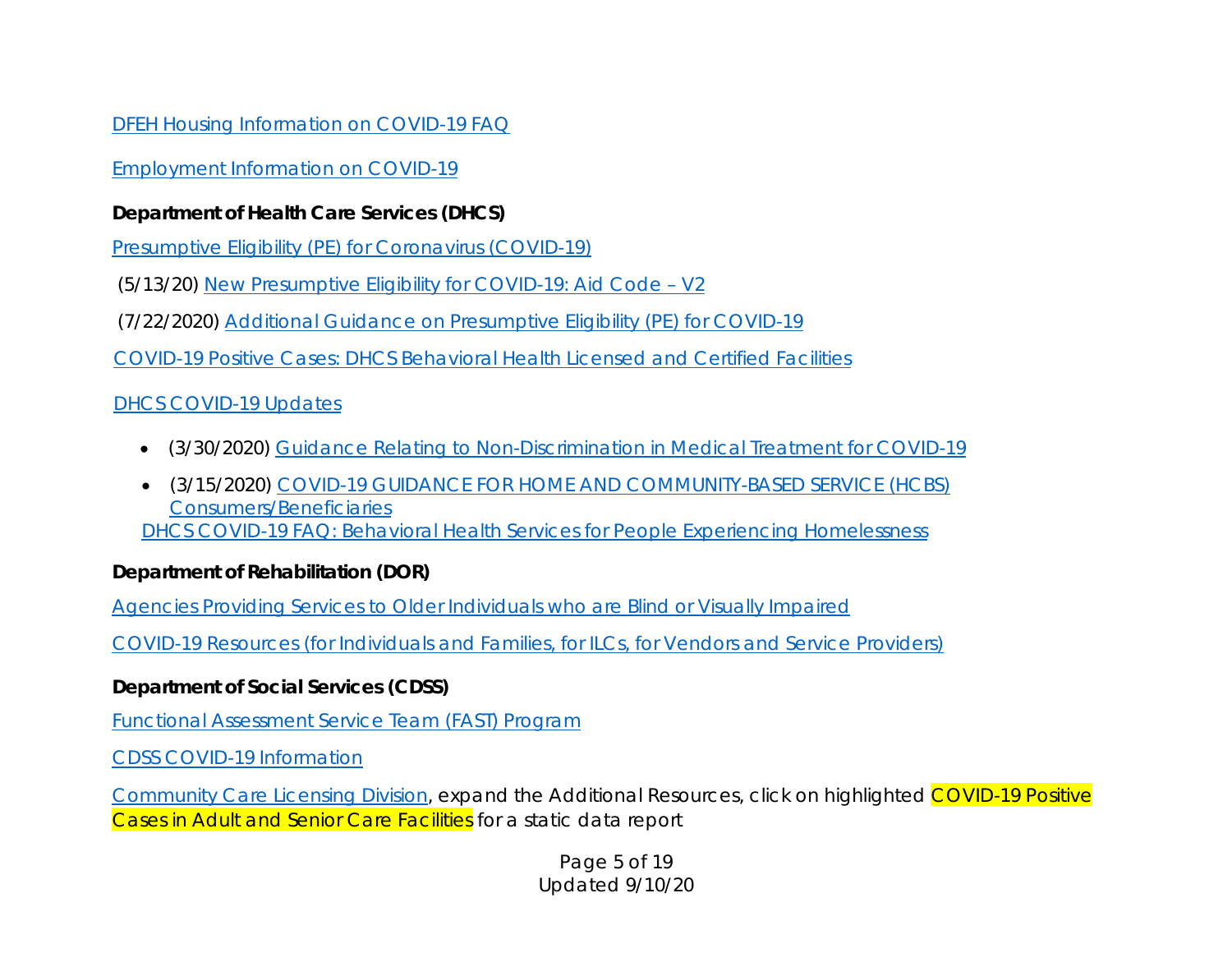[Project Roomkey: Emergency Housing for Immediate Protection Fact Sheet](https://www.cdss.ca.gov/Portals/9/FEMA/Project-Roomkey-Fact-Sheet.pdf)

[In-Home Supportive Services \(IHSS\) Registration Website](https://www.etimesheets.ihss.ca.gov/login)

[IHSS Provider Essential Worker Letter](https://cdss.ca.gov/Portals/13/Homepage/IHSS-Provider-Essential-Worker-Letter.pdf)

[COVID-19 Facility Self-Assessment Checklist](https://www.cdss.ca.gov/Portals/9/CCLD/COVID/COVID-19_FacilitySelfAssessment_Guide.pdf)

[Best Practices for Caring for Individuals with Dementia During COVID-19](https://www.cdss.ca.gov/Portals/9/CCLD/COVID/Accessible_BestPracticesDementiaCare_COVID-19.pdf)

[All County Information \(ACI\) Notices](https://www.cdss.ca.gov/inforesources/letters-regulations/letters-and-notices/all-county-information-notices/2020-all-county-information-notices) (6/1/2020) [I-44-20 Financial Support for At-Risk Families during COVID-19 Emergency](https://cdss.ca.gov/Portals/9/Additional-Resources/Letters-and-Notices/ACINs/2020/I-44_20.pdf) (4/17/2020) [I-32-20 Foster Youth Access to Cell Phones](https://cdss.ca.gov/Portals/9/Additional-Resources/Letters-and-Notices/ACINs/2020/I-32-20.pdf)

[All County Letters \(ACL\)](https://www.cdss.ca.gov/inforesources/2020-all-county-letters)

(5/19/2020) [ACL 20-57 Essential Protective Gear \(EPG\) for IHSS due to COVID-19](https://www.cdss.ca.gov/Portals/9/Additional-Resources/Letters-and-Notices/ACLs/2020/20-57.pdf)

(4/23/2020) [ACL 20-49 Redetermination of Eligibility of a Parent to be a Paid IHSS Provider](https://www.cdss.ca.gov/Portals/9/Additional-Resources/Letters-and-Notices/ACLs/2020/20-49.pdf)

(4/16/2020) [ACL 20-42 Conducting Initial In-Home Supportive Services \(IHSS\) Assessments](https://www.cdss.ca.gov/Portals/9/Additional-Resources/Letters-and-Notices/ACLs/2020/20-42.pdf)

(4/17/2020) [ACL 20-41 Personal Protective Equipment for IHSS Providers](https://www.cdss.ca.gov/Portals/9/Additional-Resources/Letters-and-Notices/ACLs/2020/20-41.pdf)

(4/14/2020) [ACL 20-40](https://www.cdss.ca.gov/Portals/9/Additional-Resources/Letters-and-Notices/ACLs/2020/20-40.pdf) [Emergency Paid Sick Leave Implementation](https://www.cdss.ca.gov/Portals/9/Additional-Resources/Letters-and-Notices/ACLs/2020/20-40.pdf)

## [CDSS Community Care Licensed Facilities](https://www.cdss.ca.gov/inforesources/community-care-licensing/policy/provider-information-notices/home-care-services)

- (7/20/2020) [Resources to Support Social and Emotional Development of Children During COVID-19](https://www.cdss.ca.gov/Portals/9/CCLD/PINs/2020/CCP/PIN%2020-14-CCP.pdf?ver=2020-07-20-141848-837)
- (6/26/2020) [Guidance related to testing, visitation, Infection Prevention and Control, and Face Coverings](https://www.cdss.ca.gov/Portals/9/CCLD/PINs/2020/ASC/PIN-20-23-ASC.pdf)  [in Adult and Senior Care Facilities](https://www.cdss.ca.gov/Portals/9/CCLD/PINs/2020/ASC/PIN-20-23-ASC.pdf)
- [Community Care facilities, including assisted living facilities and childcare](https://www.cdss.ca.gov/inforesources/community-care-licensing/policy/provider-information-notices/home-care-services)
- Adults and Senior Care Facilities [\(English](https://www.cdss.ca.gov/Portals/9/CCLD/PINs/2020/ASC/PIN%2020-07-ASC%20COVID19%20Implementation%20with%20Statewide%20Waiver%20.pdf?ver=2020-03-13-175747-783) and [Spanish\)](https://www.cdph.ca.gov/Programs/CID/DCDC/Pages/COVID-19/Proveedores-de-Cuidado-a-los-Adultos-Mayores.aspx)
- To All County Program Managers (3/19/20) SOCIAL DISTANCING FOR VULNERABLE CALIFORNIANS DUE TO [COVID-19](https://cdss.ca.gov/Portals/13/Homepage/IHSSPML_GovEO_031920.pdf)

Page 6 of 19 Updated 9/10/20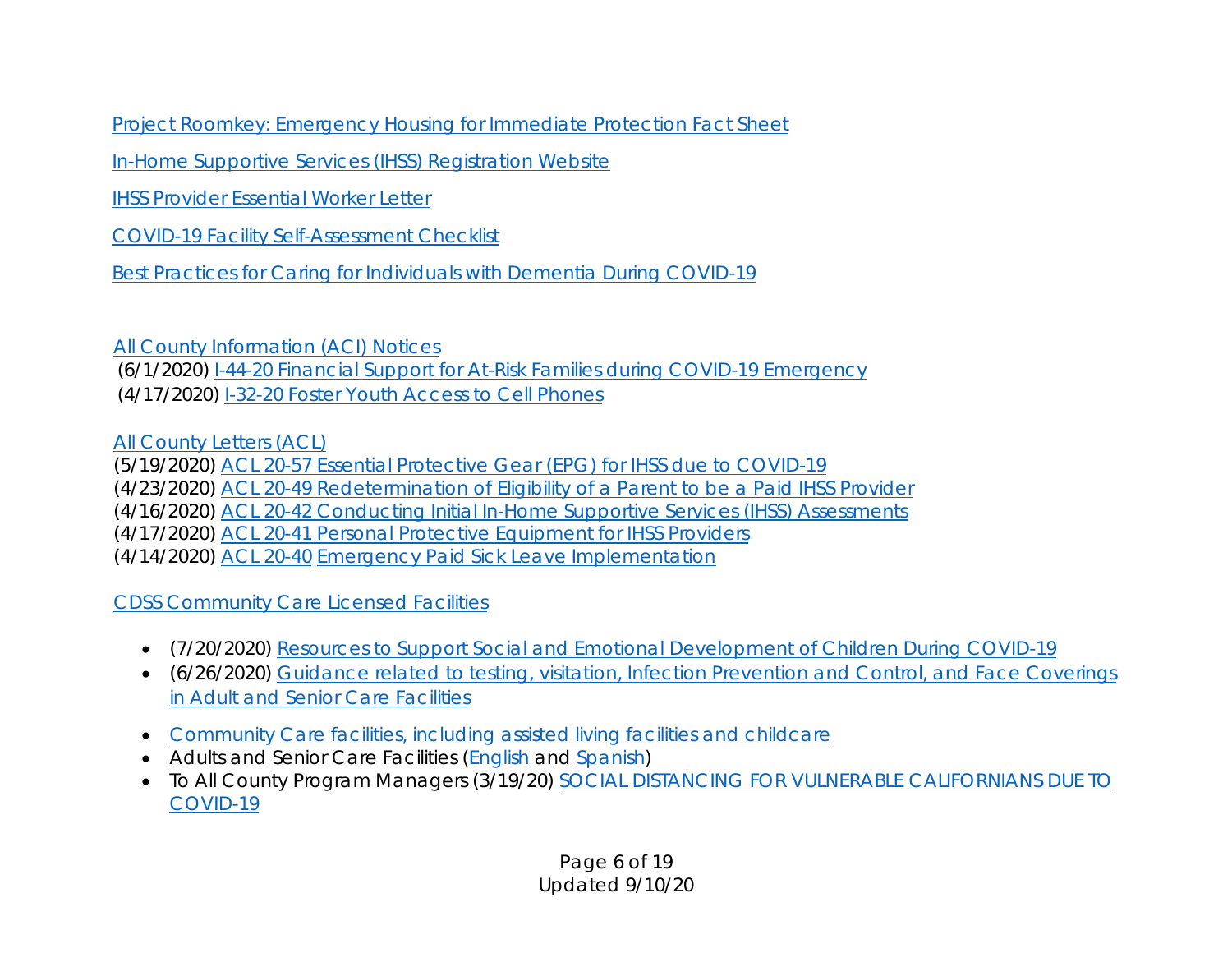### *Governor's Office of Emergency Services (Cal OES)*

September is [National Preparedness Month](https://www.caloes.ca.gov/ICESite/Pages/National-Preparedness-Month.aspx)

## *State Council on Developmental Disabilities (SCDD)*

[Coronavirus Information and Resources](https://www.dds.ca.gov/corona-virus-information-and-resources/)

[Health Profile](https://scdd.ca.gov/wp-content/uploads/sites/33/2020/06/health-profile.pdf)

[COVID-19 Tips for People with Intellectual and Developmental Disabilities](https://scdd.ca.gov/wp-content/uploads/sites/33/2020/06/tips.pdf)

[COVID-19 Tips for Caregivers of People with Intellectual and Developmental Disabilities](https://scdd.ca.gov/wp-content/uploads/sites/33/2020/06/caregiver-tips.pdf)

# *COVID-19 Safety Tips from Self-Advocates in Spanish*

How to Stay Healthy / Cómo mantenerse saludable: [https://youtu.be/ZeYXu9--FsQ](https://gcc01.safelinks.protection.outlook.com/?url=http%3A%2F%2Fr20.rs6.net%2Ftn.jsp%3Ff%3D001xuuFECEU3E4SEwad8JuajhaJkJ0g1Du2x-Qkz5ho8dbQ6IuPHmWrcKBs7Oq1PWXgSwe0dLUt1ajd0PVkGcxHvARKeuKcHV23rO589kNd6biMRkS2SF-VbHW091f5id1bRFARECA9IKMpSUrgenD9rA%3D%3D%26c%3D6tBHulGrg5bv6MJXX30uC2B6AksWBfvv4uYdJsQAgLCmKCt0fCnmeQ%3D%3D%26ch%3DjzDQkv2R_fqiJGu01hI-Hd0RdUnPngu-ZEInem8YGXGdWVPHvnp-fQ%3D%3D&data=01%7C01%7Cvance.taylor%40caloes.ca.gov%7C11abe2b7cba34ed4387708d7ee24b2a9%7Cebf268ae303647149f69c9fd0e9dc6b9%7C1&sdata=%2Fsx0alhNE9sXjcF9QHLTU1ALQy1mse9yhMZZ3hzT3rM%3D&reserved=0)

What Should I Do If I Think I'm Sick? / Lo que debo hacer si creo que estoy enfermo: [https://youtu.be/40iBc9qNx6w](https://gcc01.safelinks.protection.outlook.com/?url=http%3A%2F%2Fr20.rs6.net%2Ftn.jsp%3Ff%3D001xuuFECEU3E4SEwad8JuajhaJkJ0g1Du2x-Qkz5ho8dbQ6IuPHmWrcKBs7Oq1PWXgqysMdwn8IBN0_0zgYCvUEcVDrknQvNZFN83N9qip-oOcYrDfy0ZqoWBlS4FV2kZKCMG00y5wE6gtzuEkhwIsHg%3D%3D%26c%3D6tBHulGrg5bv6MJXX30uC2B6AksWBfvv4uYdJsQAgLCmKCt0fCnmeQ%3D%3D%26ch%3DjzDQkv2R_fqiJGu01hI-Hd0RdUnPngu-ZEInem8YGXGdWVPHvnp-fQ%3D%3D&data=01%7C01%7Cvance.taylor%40caloes.ca.gov%7C11abe2b7cba34ed4387708d7ee24b2a9%7Cebf268ae303647149f69c9fd0e9dc6b9%7C1&sdata=cn%2FEzh50eyOqd24swvoE4IY3dI9Gk%2F3CYBI%2FjBB7Brw%3D&reserved=0)

What I Should Do If I Get Sick / Lo que debo hacer si estoy enfermo: https://youtu.be/1gilp8QjJCo

What To Do If a Caregiver or a Family Member Gets Sick / Lo que debo hacer si mi familiar o persona que me cuida se enferma: [https://youtu.be/3RhvpRrLXok](https://gcc01.safelinks.protection.outlook.com/?url=http%3A%2F%2Fr20.rs6.net%2Ftn.jsp%3Ff%3D001xuuFECEU3E4SEwad8JuajhaJkJ0g1Du2x-Qkz5ho8dbQ6IuPHmWrcKBs7Oq1PWXg_wRAqNajzmZgj9DKiGsCpC-M9V3J0C1nAN-GrRHYjijw_YmpGwYwCcCC2027R0oT42ZKqdn6aizSj6tbZSc7mA%3D%3D%26c%3D6tBHulGrg5bv6MJXX30uC2B6AksWBfvv4uYdJsQAgLCmKCt0fCnmeQ%3D%3D%26ch%3DjzDQkv2R_fqiJGu01hI-Hd0RdUnPngu-ZEInem8YGXGdWVPHvnp-fQ%3D%3D&data=01%7C01%7Cvance.taylor%40caloes.ca.gov%7C11abe2b7cba34ed4387708d7ee24b2a9%7Cebf268ae303647149f69c9fd0e9dc6b9%7C1&sdata=620GmYOtgYL%2BFJoNS7oMSiH5rY86j38xEL%2F3ZeYQ3ek%3D&reserved=0)

## *County Resources*

[Information on Face Coverings for Deaf, Hard of Hearing, and Blind Community Members](https://www.kingcounty.gov/depts/health/covid-19/care/%7E/media/depts/health/communicable-diseases/documents/c19/face-coverings-guidance-ASL.ashx)

[Local Health Services/Offices](https://www.cdph.ca.gov/Pages/LocalHealthServicesAndOffices.aspx)

County Welfare Directors Association of California (CWDA) [Information on COVID-19 Outbreak](https://www.cwda.org/budget-priority/information-covid-19-outbreak)

Yolo County [COVID-19 Guidelines: Staying at Home for Apartments or Close Quarters](https://www.yolocounty.org/Home/ShowDocument?id=62767) Santa Clara Public Health Department Order of the Health Officer (4/6/2020) [Order to Disclose Inventories PPE](https://www.sccgov.org/sites/covid19/Documents/04-06-20-order-disclose-inventories-ppe-ventilators.pdf)  [and Ventilators](https://www.sccgov.org/sites/covid19/Documents/04-06-20-order-disclose-inventories-ppe-ventilators.pdf)

> Page 7 of 19 Updated 9/10/20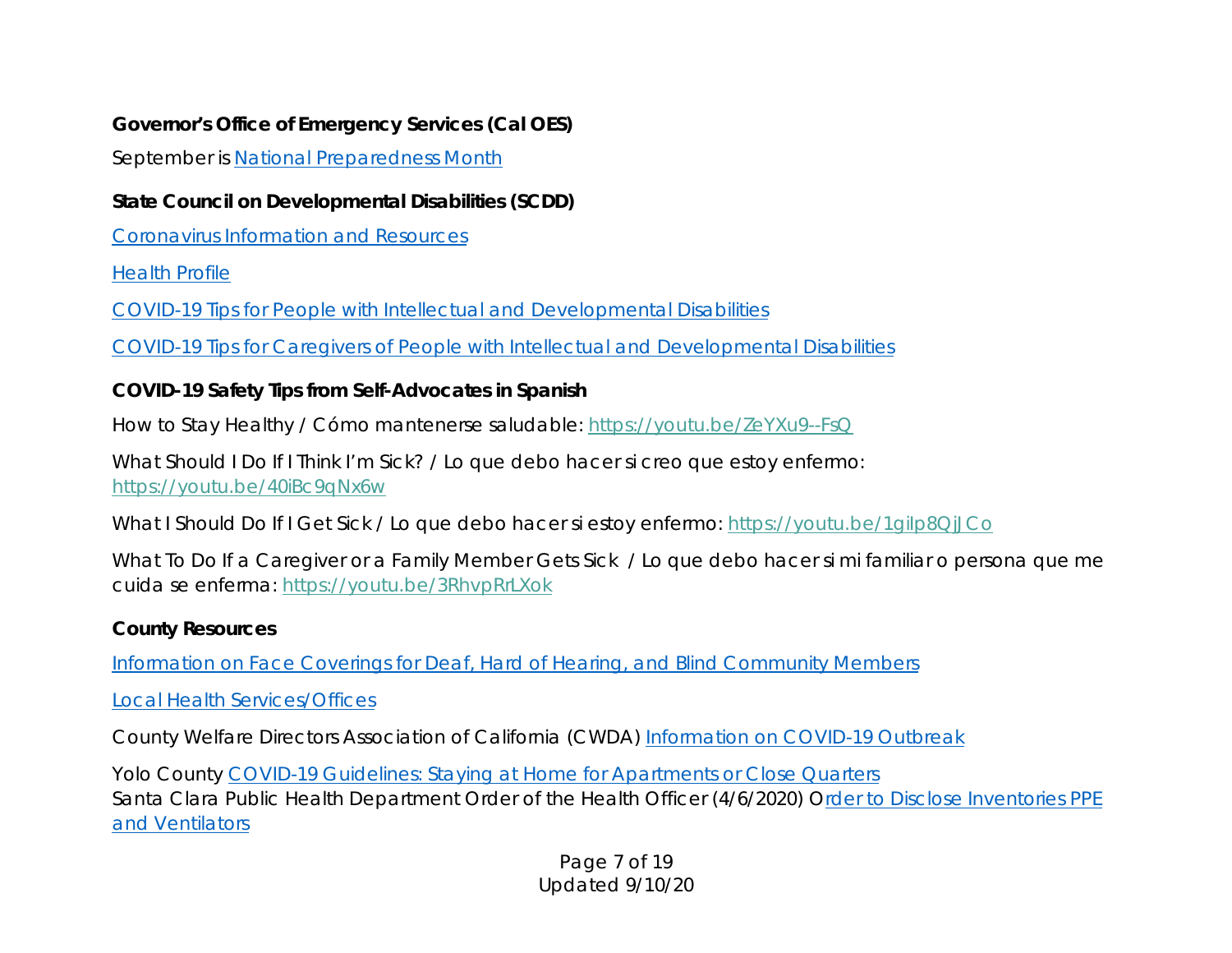# **Community-based Organizations Serving High Risk to COVID-19**

**\*NEW\*** *[California Immunization Coalition](https://www.immunizeca.org/)*

**\*NEW\*** [Don't Wait Vaccinate Campaign](https://www.immunizeca.org/dontwaitvaccinate/)

**\*NEW\*** [Flu Season](https://www.immunizeca.org/dontwaitvaccinate-flu/)

#### *Assisted Living*

Provider Information Notices (PINs) - [Home Care Services Program \(HCS\)](https://www.cdss.ca.gov/inforesources/community-care-licensing/policy/provider-information-notices/home-care-services)

#### *Older Adults*

- Retirement Communities
- [Older Adults Act \(OAA\) update](https://www.hhs.gov/about/news/2020/03/24/hhs-announces-grants-to-provide-meals-for-older-adults.html)
- Adults and Senior Care Facilities [\(English](https://www.cdss.ca.gov/Portals/9/CCLD/PINs/2020/ASC/PIN%2020-07-ASC%20COVID19%20Implementation%20with%20Statewide%20Waiver%20.pdf?ver=2020-03-13-175747-783) and [Spanish\)](https://www.cdph.ca.gov/Programs/CID/DCDC/Pages/COVID-19/Proveedores-de-Cuidado-a-los-Adultos-Mayores.aspx)
- Administration for Community Living (ACL) What do Older Adults and People with Disabilities Need to [Know?](https://acl.gov/COVID-19)
- [Best Practices for Caring for Individuals with Dementia During COVID-19](https://www.cdss.ca.gov/Portals/9/CCLD/COVID/Accessible_BestPracticesDementiaCare_COVID-19.pdf)

### *Disability Disaster Access & Resources, A program of the California Foundation for Independent Living Centers(CFILC)*

[COVID-19](https://disabilitydisasteraccess.org/covid-19/)

[Public Safety Power Shutoffs](https://disabilitydisasteraccess.org/public-safety-power-shutoffs/)

#### *Homelessness*

(7/10/2020) [Guide to Strategic Uses of Key State and Feral Funds to Reduce Homelessness During the COVID-19](https://www.bcsh.ca.gov/hcfc/documents/covid19_strategic_guide.pdf)  [Pandemic](https://www.bcsh.ca.gov/hcfc/documents/covid19_strategic_guide.pdf)

CA.Gov Data dashboard - [COVID-19 : Homeless Impact in California](https://public.tableau.com/views/COVID-19HomelessImpactDashboard/HomelessImpact?:embed=y&:showVizHome=no)

#### Page 8 of 19 Updated 9/10/20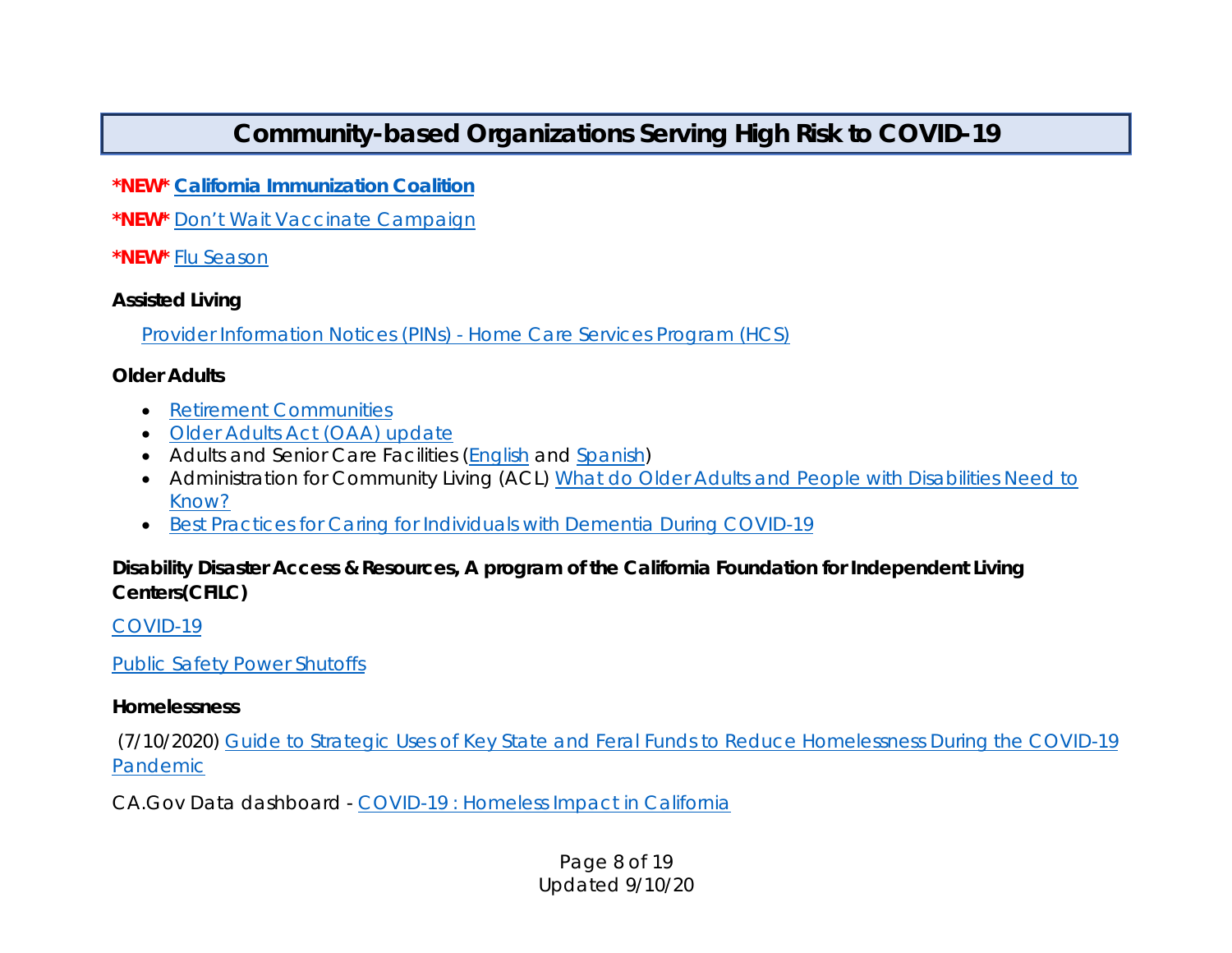[Homelessness](https://www.cdc.gov/coronavirus/2019-ncov/community/homeless-shelters/index.html) link is [https://www.cdc.gov/coronavirus/2019-ncov/community/homeless-shelters/index.html](https://gcc01.safelinks.protection.outlook.com/?url=https%3A%2F%2Fwww.cdc.gov%2Fcoronavirus%2F2019-ncov%2Fcommunity%2Fhomeless-shelters%2Findex.html&data=01%7C01%7CVance.Taylor%40CalOES.ca.gov%7C79c848c4a33644e2edb708d7d266741f%7Cebf268ae303647149f69c9fd0e9dc6b9%7C1&sdata=Bl0x6zBp%2ByQR173oJAPEym4N9ce7QQuibdYLqO6mCJU%3D&reserved=0)

- **[Interim Guidance for Homeless Shelters](https://www.cdc.gov/coronavirus/2019-ncov/community/homeless-shelters/plan-prepare-respond.html)**
- [People Experiencing Unsheltered Homelessness](https://www.cdc.gov/coronavirus/2019-ncov/community/homeless-shelters/unsheltered-homelessness.html)

CDPH [State Health and Emergency Officials Release Guidance to Prepare and Protect Homeless Californians](https://www.cdph.ca.gov/Programs/OPA/Pages/NR20-018.aspx)  [and Service Providers from COVID-19](https://www.cdph.ca.gov/Programs/OPA/Pages/NR20-018.aspx)

[DHCS COVID-19 FAQ: Behavioral Health Services for People Experiencing Homelessness](https://www.dhcs.ca.gov/Documents/COVID-19/FAQ-Behavioral-Health-Services-for-Formerly-Homeless-Persons-under-Project-Roomkey.pdf) [Project Roomkey: Emergency Housing for Immediate Protection Fact Sheet](https://www.cdss.ca.gov/Portals/9/FEMA/Project-Roomkey-Fact-Sheet.pdf)

# **Individuals**

- [COVID-19 and Blindness: Staying Safe and How to Help](https://www.wsblind.org/blog/2020/3/26/covid-19-and-blindness-staying-safe-and-how-to-help)
- [COVID-19: Risks and Challenges for the Visually Impaired](https://www.usaba.org/covid-19-risks-and-challenges-for-the-visually-impaired/)
- [Supporting Adults with Autism through Uncertain Times: Companion Guide](https://drive.google.com/file/d/1zYCXinqxTUCaejIFApbIHnFeuVfZcFGo/view)
- **[Prepare for your Care](https://prepareforyourcare.org/covid-19)**
- [Make a Medical Plan and a Hospital Go Bag During COVID-19](https://prepareforyourcare.org/covid-19)
- [What do Older Adults and People with Disabilities Need to Know?](https://acl.gov/COVID-19)
- [Individuals with Access and Functional Needs](https://www.cdph.ca.gov/Programs/CID/DCDC/Pages/COVID-19/PublicHealthGuidanceforIndividualswithAccessandFunctionalNeeds.aspx)
- [People who are at higher risk for severe illness](https://www.cdc.gov/coronavirus/2019-ncov/need-extra-precautions/people-at-higher-risk.html?CDC_AA_refVal=https%3A%2F%2Fwww.cdc.gov%2Fcoronavirus%2F2019-ncov%2Fspecific-groups%2Fhigh-risk-complications.html)
- [People Experiencing Unsheltered Homelessness](https://www.cdc.gov/coronavirus/2019-ncov/community/homeless-shelters/unsheltered-homelessness.html)
- **[Resources for Home](https://www.cdc.gov/coronavirus/2019-ncov/community/home/index.html)**
- Self-Isolation for Older Adults and Those Who Have Elevated Risk [\(English](https://www.cdph.ca.gov/Programs/CID/DCDC/Pages/COVID-19/PublicHealthGuidanceSelfIsolationforOlderAdultsandThoseWhoHaveElevatedRisk.aspx) and [Spanish\)](https://www.cdph.ca.gov/Programs/CID/DCDC/Pages/COVID-19/Aislamiento-para-Adultos-Mayores-y-Personas-que-Tienen-un-Riesgo-Elevado.aspx)

#### *Articles*

[A moment of inclusion: Will the post-pandemic workplace be more friendly to people with disabilities?](https://www.hrdive.com/news/a-moment-of-inclusion-will-the-post-pandemic-workplace-be-more-friendly/580788/)

Health Risk Screening (HRS): [Protective Equipment and Persons with IDD](https://hrstonline.com/protective-equipment-and-persons-with-idd/)

Page 9 of 19 Updated 9/10/20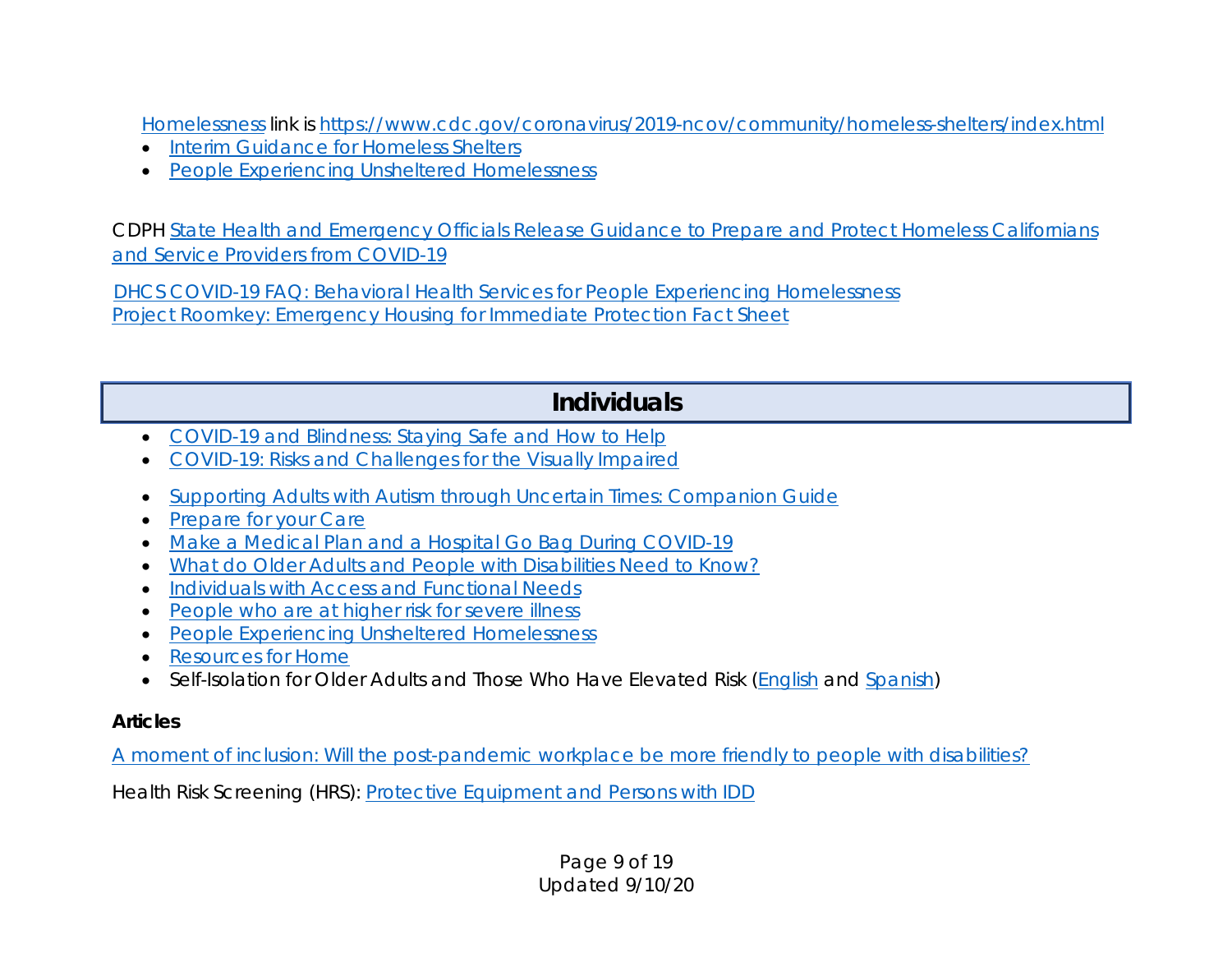Time: [Here's What to Know About Herd Immunity](https://time.com/5825386/herd-immunity-coronavirus-covid-19/)

Forbes: [5 Things To Know About Coronavirus and People with Disabilities](https://www.forbes.com/sites/andrewpulrang/2020/03/08/5-things-to-know-about-coronavirus-and-people-with-disabilities/#52832c231d21)

JAMA: [Food Safety and COVID-19](https://jamanetwork.com/journals/jama/fullarticle/2764560?guestAccessKey=47542fdc-ed20-46fb-b2e0-e48c4abf5f3e&utm_source=silverchair&utm_medium=email&utm_campaign=article_alert-jama&utm_content=olf&utm_term=040920)

WebMD [Face shields a more effective deterrent to COVID-19?](https://www.webmd.com/lung/news/20200430/face-shields-a-more-effective-deterrent-to-covid#1)

John Hopkins [Medicine COVID-19 Face Masks & Protection FAQs](https://www.hopkinsmedicine.org/health/conditions-and-diseases/coronavirus/coronavirus-face-masks-what-you-need-to-know)

#### *Children*

(4/8/2020) [COVID-19: Information for Families of Children and Youth with Special Health Care Needs](https://www.healthychildren.org/English/health-issues/conditions/COVID-19/Pages/COVID-19-Youth-with-Special-Health-Care-Needs.aspx) [Q&A on Providing Services to Children with Disabilities During the COVID-19 Outbreak](https://sites.ed.gov/idea/idea-files/q-and-a-providing-services-to-children-with-disabilities-during-the-coronavirus-disease-2019-outbreak/) – US Department of Education

(3/21/20) [Supplemental Fact Sheet: Addressing the Risk of COVID-19 in Preschool, Elementary and Secondary](https://gcc01.safelinks.protection.outlook.com/?url=https%3A%2F%2Fwww2.ed.gov%2Fabout%2Foffices%2Flist%2Focr%2Ffrontpage%2Ffaq%2Frr%2Fpolicyguidance%2FSupple%2520Fact%2520Sheet%25203.21.20%2520FINAL.pdf%3Futm_content%3D%26utm_medium%3Demail%26utm_name%3D%26utm_source%3Dgovdelivery%26utm_term%3D&data=01%7C01%7Cvirginia.hartley%40caloes.ca.gov%7Cd9932535b4194f93689708d802980d25%7Cebf268ae303647149f69c9fd0e9dc6b9%7C1&sdata=obdD3XFloOb04CiFeyqkmzXOoh4%2BzJKVvAHxJoC2MqI%3D&reserved=0)  [Schools While Serving Children with Disabilities](https://gcc01.safelinks.protection.outlook.com/?url=https%3A%2F%2Fwww2.ed.gov%2Fabout%2Foffices%2Flist%2Focr%2Ffrontpage%2Ffaq%2Frr%2Fpolicyguidance%2FSupple%2520Fact%2520Sheet%25203.21.20%2520FINAL.pdf%3Futm_content%3D%26utm_medium%3Demail%26utm_name%3D%26utm_source%3Dgovdelivery%26utm_term%3D&data=01%7C01%7Cvirginia.hartley%40caloes.ca.gov%7Cd9932535b4194f93689708d802980d25%7Cebf268ae303647149f69c9fd0e9dc6b9%7C1&sdata=obdD3XFloOb04CiFeyqkmzXOoh4%2BzJKVvAHxJoC2MqI%3D&reserved=0) – US Department of Education

[A Parent's Guide to Virtual Learning: 4 Actions to Improve Your Child's Experience With Online Learning](https://gcc01.safelinks.protection.outlook.com/?url=https%3A%2F%2Fwww.ncld.org%2Fwp-content%2Fuploads%2F2020%2F03%2FA-Parents-Guide-to-Virtual-Learning-4-Actions-To-Improve-your-Childs-Experience-with-Online-Learning.pdf&data=01%7C01%7Cvirginia.hartley%40caloes.ca.gov%7Cd9932535b4194f93689708d802980d25%7Cebf268ae303647149f69c9fd0e9dc6b9%7C1&sdata=nYj9NuP9mxoTEIbPyCYsJLNUYTzoJsgFcHV9WiKwvvk%3D&reserved=0) – National Center for Learning Disabilities

[Webinar on Online Education and Website Accessibility](https://gcc01.safelinks.protection.outlook.com/?url=https%3A%2F%2Fwww.youtube.com%2Fwatch%3Fv%3DDCMLk4cES6A&data=01%7C01%7Cvirginia.hartley%40caloes.ca.gov%7Cd9932535b4194f93689708d802980d25%7Cebf268ae303647149f69c9fd0e9dc6b9%7C1&sdata=%2FFNNgy1GvYyYuS4dekilM5POUdtrlF7mCCZjf%2F1fJ0Y%3D&reserved=0) - US Department of Education Office for Civil Rights

#### *Immigration*

[Immigrant Eligibility for Public Programs During COVID-19](https://protectingimmigrantfamilies.org/immigrant-eligibility-for-public-programs-during-covid-19/)

### *Plain Language Recourses*

[Health Profile](https://scdd.ca.gov/wp-content/uploads/sites/33/2020/06/health-profile.pdf)

[COVID-19 Tips for People with Intellectual and Developmental Disabilities](https://scdd.ca.gov/wp-content/uploads/sites/33/2020/06/tips.pdf)

[COVID-19 Tips for Caregivers of People with Intellectual and Developmental Disabilities](https://scdd.ca.gov/wp-content/uploads/sites/33/2020/06/caregiver-tips.pdf)

[Plain language resources for people with disabilities \(Mandarin\)](https://tcdd.texas.gov/wp-content/uploads/2020/03/COVID-19-Information-by-and-For-People-with-Disabilities-Chinese.pdf)

Page 10 of 19 Updated 9/10/20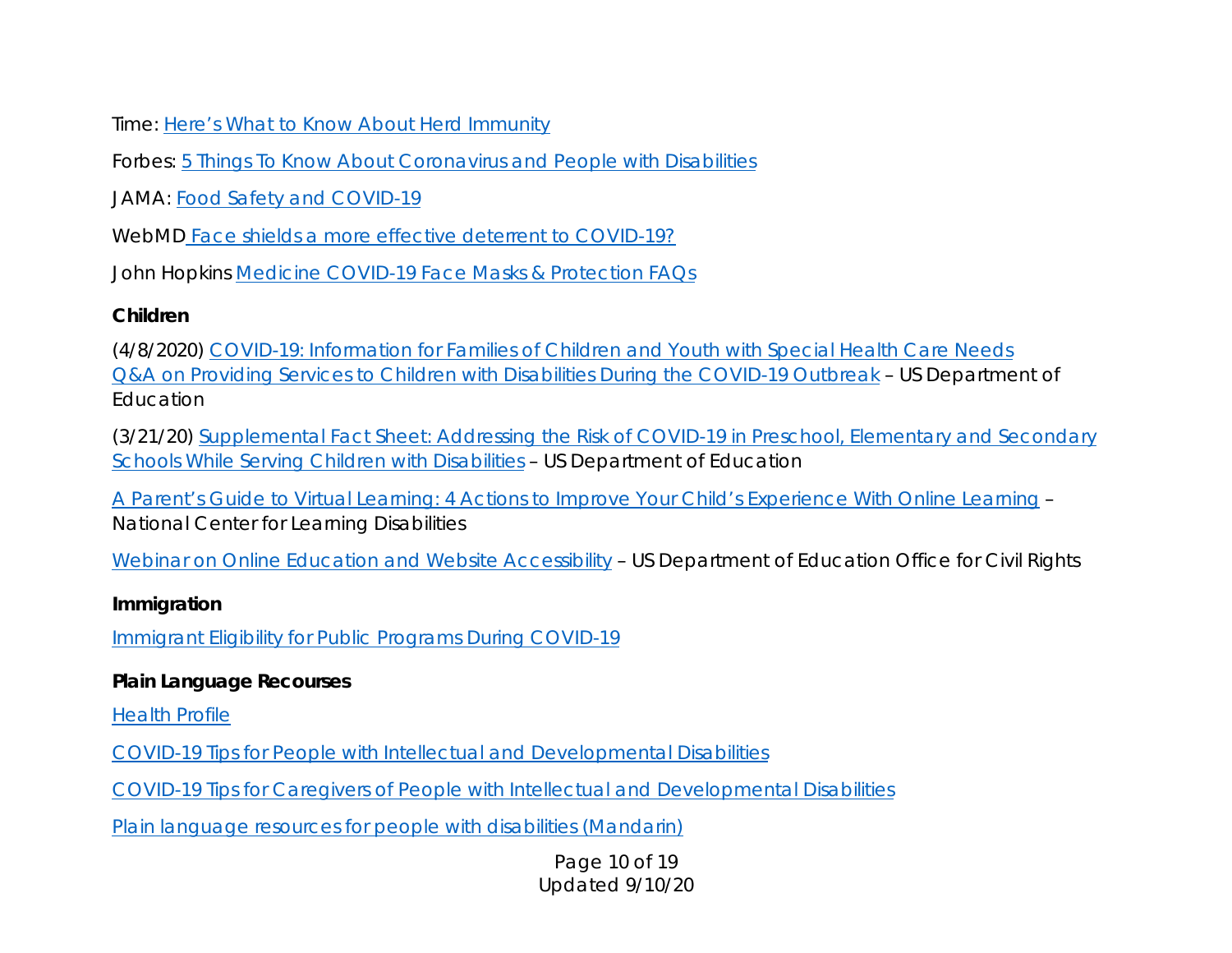[Plain language resources for people with disabilities \(Spanish\)](https://scdd.ca.gov/wp-content/uploads/sites/33/2020/03/Spanish-Green-Mountain-SA-Info-By-and-For-People-with-Disabilities.pdf)

[Protecting the Safety and Health of Workers](http://www.gmsavt.org/wp-content/uploads/2020/05/Protecting_the_Safety_and_Health_of_Workers_VOSHA_COVID_Plain_Language_GMSA.pdf)

[A Plain Language Glossary of Words Used in Protecting the Safety and Health of Workers](http://www.gmsavt.org/wp-content/uploads/2020/05/Glossary_For_Protecting_the_Safety_and_Health_of_Workers_VOSHA_COVID_Plain_Language_GMSA.pdf)

# **American Sign Language (ASL)**

#### *[American Red Cross](https://www.redcross.org/)*

• [Disaster Safety for People with Disabilities](https://www.redcross.org/get-help/how-to-prepare-for-emergencies/inclusive-preparedness-resources.html)

### *CDC ASL Video Series:*

- [Answering Children's Questions](https://www.youtube.com/watch?v=RuVnoVcCd7I&list=PLvrp9iOILTQatwnqm61jqFrsfUB4RKh6J&index=2)
- [10 Things You Can do to Manage COVID-19 at Home](https://www.youtube.com/watch?v=6zDpHJdwBvw&list=PLvrp9iOILTQatwnqm61jqFrsfUB4RKh6J&index=16)
- [Are You at Higher Risk for Severe Illness?](https://www.youtube.com/watch?v=AE9-8HVKNpA&list=PLvrp9iOILTQatwnqm61jqFrsfUB4RKh6J&index=8)
- [Caring for Someone at Home Who May Have COVID-19](https://www.youtube.com/watch?v=o2faJKVCJT8&list=PLvrp9iOILTQatwnqm61jqFrsfUB4RKh6J&index=15)
- [COVID-19 Self Checker](https://www.youtube.com/watch?v=gp4BgQqOTvM&list=PLvrp9iOILTQatwnqm61jqFrsfUB4RKh6J&index=7)
- [COVID-19 Handwashing](https://www.youtube.com/watch?v=J6XaDkMD2NM&list=PLvrp9iOILTQatwnqm61jqFrsfUB4RKh6J&index=9)
- [COVID-19 Keep Children Healthy](https://www.youtube.com/watch?v=I7UgRa38sBM&list=PLvrp9iOILTQatwnqm61jqFrsfUB4RKh6J&index=3)
- [COVID-19 Prevention Tips](https://www.youtube.com/watch?v=wkaMC2Fipgg&list=PLvrp9iOILTQatwnqm61jqFrsfUB4RKh6J&index=18)
- [COVID-19 Social Distancing](https://www.youtube.com/watch?v=3KFHhEta68o&list=PLvrp9iOILTQatwnqm61jqFrsfUB4RKh6J&index=11)
- [COVID-19 Risk to Pregnant Women](https://www.youtube.com/watch?v=s1X6_qP3lPU&list=PLvrp9iOILTQatwnqm61jqFrsfUB4RKh6J&index=5)
- [COVID-19 How Does It Spread?](https://www.youtube.com/watch?v=m4gborCUztk&list=PLvrp9iOILTQatwnqm61jqFrsfUB4RKh6J&index=6)
- [Managing Stress and Anxiety](https://www.youtube.com/watch?v=zvxT3gBp3Yk&list=PLvrp9iOILTQatwnqm61jqFrsfUB4RKh6J&index=14)
- [Passing COVID-19 to an Unborn or Newborn Baby](https://www.youtube.com/watch?v=NHyVzCoXTEg&list=PLvrp9iOILTQatwnqm61jqFrsfUB4RKh6J&index=4)
- **[Parents Supporting Children](https://www.youtube.com/watch?v=jOq-8S_k7to&list=PLvrp9iOILTQatwnqm61jqFrsfUB4RKh6J&index=13)**
- [Slow the Spread: Easy Do-it-Yourself Cloth Face Covering](https://www.youtube.com/watch?v=t9cnxxsEKpk&list=PLvrp9iOILTQatwnqm61jqFrsfUB4RKh6J&index=1)
- [Symptoms of Coronavirus Disease 2019](https://www.youtube.com/watch?v=IN_GVlbyC4Y&list=PLvrp9iOILTQatwnqm61jqFrsfUB4RKh6J&index=17)
- What [Older Adults Need to Know about COVID-19](https://www.youtube.com/watch?v=KEuEl682DUE&list=PLvrp9iOILTQatwnqm61jqFrsfUB4RKh6J&index=19)
- [When to Get Medical Care for COVID-19](https://www.youtube.com/watch?v=EUCY1Yc816Y&list=PLvrp9iOILTQatwnqm61jqFrsfUB4RKh6J)

Page 11 of 19 Updated 9/10/20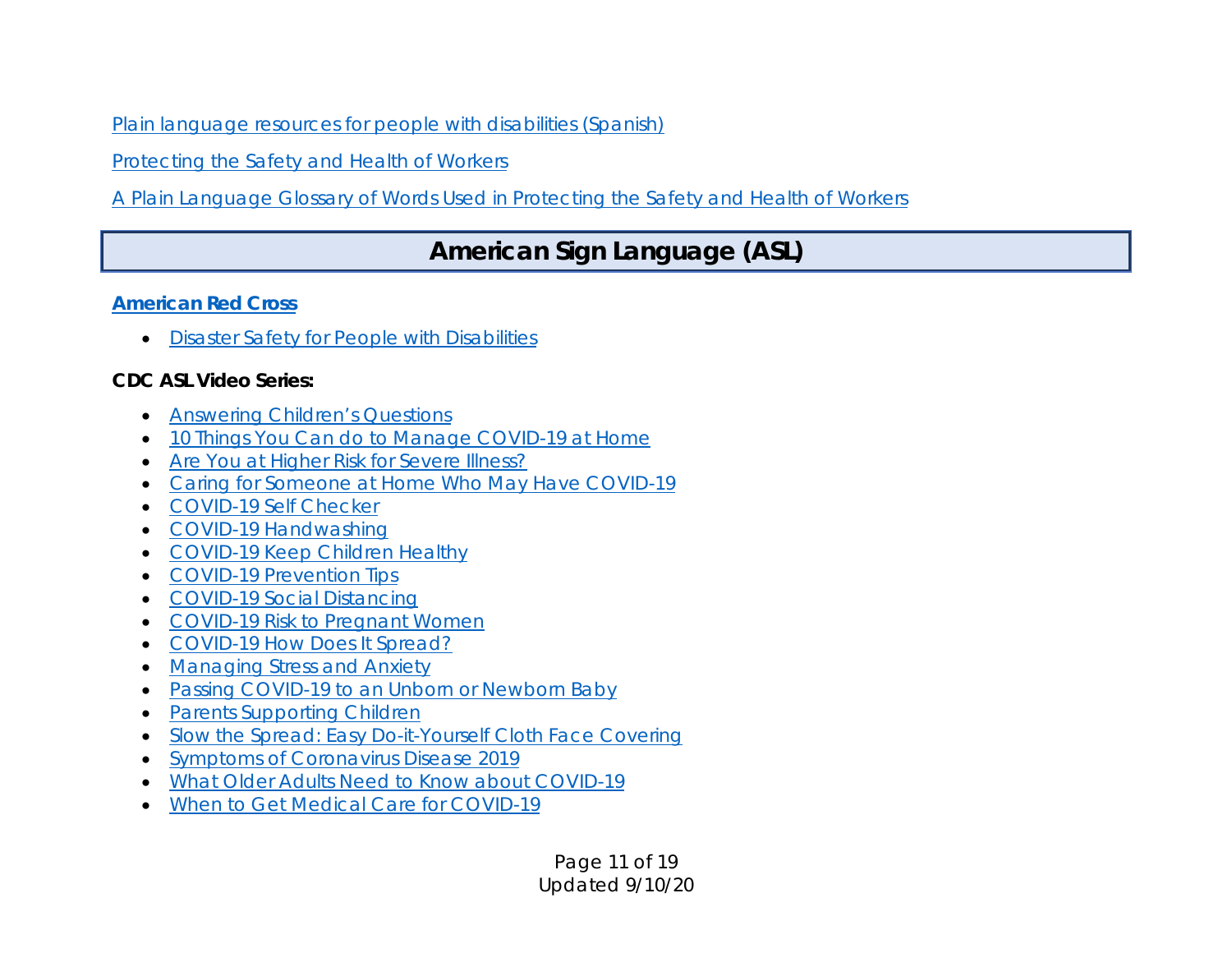#### *Deaf Community Services (DCS)*

[Latent Interpreting and Transcripts for COVID-19 related briefings](https://deafcommunityservices.org/covid19-info/)

### *US Depaertment of Homeland Security/ Federal Emergency Management Agency (FEMA)*

**\*NEW\*** ASL: [Beware of Scam Artists](https://gcc01.safelinks.protection.outlook.com/?url=https%3A%2F%2Fyoutu.be%2FEVqS709Gj_U&data=01%7C01%7CVirginia.Hartley%40CalOES.ca.gov%7Cdcbef91a13e04a103cd608d8543b7ac2%7Cebf268ae303647149f69c9fd0e9dc6b9%7C1&sdata=ht5bu4eDiUF7%2FnXHJR9Ga7TTS9nLWlrj%2FqB%2FFKpuCZ0%3D&reserved=0)

**\*NEW\*** ASL: [Disaster Assistance Registration Phone Number Information](https://gcc01.safelinks.protection.outlook.com/?url=https%3A%2F%2Fyoutu.be%2Fxl3SFH7U1b8&data=01%7C01%7CVirginia.Hartley%40CalOES.ca.gov%7Cdcbef91a13e04a103cd608d8543b7ac2%7Cebf268ae303647149f69c9fd0e9dc6b9%7C1&sdata=meWC3HAe6jsXSlZNqlITVYtX2N%2Fyf0G1cAY7gt6ehXM%3D&reserved=0)

**\*NEW\*** PRSL: [Proceso de Información de Registro de Números de Teléfono para Asistencia por Desastres](https://gcc01.safelinks.protection.outlook.com/?url=https%3A%2F%2Fyoutu.be%2FESijwBLhETw&data=01%7C01%7CVirginia.Hartley%40CalOES.ca.gov%7Cdcbef91a13e04a103cd608d8543b7ac2%7Cebf268ae303647149f69c9fd0e9dc6b9%7C1&sdata=1Gu%2B9Wb1XiFRZYgjN4todr%2FlCOgvFE%2FxlWZI4PKg2uo%3D&reserved=0) [\(Disaster Assistance Registration Phone Number Information\) \(PRSL Version\)](https://gcc01.safelinks.protection.outlook.com/?url=https%3A%2F%2Fyoutu.be%2FESijwBLhETw&data=01%7C01%7CVirginia.Hartley%40CalOES.ca.gov%7Cdcbef91a13e04a103cd608d8543b7ac2%7Cebf268ae303647149f69c9fd0e9dc6b9%7C1&sdata=1Gu%2B9Wb1XiFRZYgjN4todr%2FlCOgvFE%2FxlWZI4PKg2uo%3D&reserved=0)

#### *NORCAL Services for Deaf & Hard of Hearing*

• [COVID-19 Current Status and Updates](https://www.norcalcenter.org/coronavirus/)

[Linguabee: Free VRI access at COVID-19 test sites for the Deaf Community](https://www.linguabee.com/covid19)

National Association of the Deaf (NAD) [Communicating with Medical Personnel During Coronavirus](https://www.nad.org/2020/03/28/communicating-with-medical-personnel-during-coronavirus/)

(3/17/2020) [Special Message from North Carolina Division of Services for the Deaf and Hard of Hearing](https://www.youtube.com/watch?v=ZvzDRwARoYg&feature=youtu.be&fbclid=IwAR3vwRXRNYW4bwzZGomscZDwweO9zbMDEwcqUinG6LvT6U3uR7Za5QPi3nk) on COVID-19

(3/17/2020) [Special Message from North Carolina Division of Services for the Deaf and Hard of Hearing](https://www.youtube.com/watch?v=ooBRqfZjKhQ&feature=youtu.be&fbclid=IwAR0oMa5W_7_NJJ5GSQdZnDYXoA_Y-9sjZFZWjgb97rPB5MWM8ODEkW1va54) on selfcare during COVID-19 Outbreak

#### *From the Washington Department of Health*

- Playlist: [https://www.youtube.com/playlist?list=PL82Z-swK0-4njl9qWjAoNY1HKbWndlq4i](https://gcc01.safelinks.protection.outlook.com/?url=https%3A%2F%2Furldefense.proofpoint.com%2Fv2%2Furl%3Fu%3Dhttps-3A__www.youtube.com_playlist-3Flist-3DPL82Z-2DswK0-2D4njl9qWjAoNY1HKbWndlq4i%26d%3DDwMFaQ%26c%3DsdnEM9SRGFuMt5z5w3AhsPNahmNicq64TgF1JwNR0cs%26r%3DnN-jUs1npGoUm9-PUkzw1z5Qq7rgyFveGdbXsrHXlp0%26m%3DB6zmC8ozWrwN1pIQsRsQlPBnsSE0yfIjgM2ZKVugXr4%26s%3DOJj8olHA8q2dtghLRxgMkxGXCGkqUApEtBp3BvScIUg%26e%3D&data=01%7C01%7Cbudge.currier%40caloes.ca.gov%7C6ebc4699e26643740cac08d7d1cac8da%7Cebf268ae303647149f69c9fd0e9dc6b9%7C1&sdata=oQMLJndIHRZJ5o8yya82fNUtP5s%2FaHaAGJzsEJZdH3A%3D&reserved=0)
- Introduction: [https://www.youtube.com/watch?v=oX3JnbLodRI](https://gcc01.safelinks.protection.outlook.com/?url=https%3A%2F%2Furldefense.proofpoint.com%2Fv2%2Furl%3Fu%3Dhttps-3A__www.youtube.com_watch-3Fv-3DoX3JnbLodRI%26d%3DDwMFaQ%26c%3DsdnEM9SRGFuMt5z5w3AhsPNahmNicq64TgF1JwNR0cs%26r%3DnN-jUs1npGoUm9-PUkzw1z5Qq7rgyFveGdbXsrHXlp0%26m%3DB6zmC8ozWrwN1pIQsRsQlPBnsSE0yfIjgM2ZKVugXr4%26s%3Dwf8Z7cmzo5sx5QU1Kh7R7bkrR3mI_kgquzHUQKQPPNk%26e%3D&data=01%7C01%7Cbudge.currier%40caloes.ca.gov%7C6ebc4699e26643740cac08d7d1cac8da%7Cebf268ae303647149f69c9fd0e9dc6b9%7C1&sdata=32mH6CVENA%2FTdFNjoi6aTuta4vv2wxv%2FS0uIvXa1GEQ%3D&reserved=0)
- What is COVID-19?: https://www.youtube.com/watch?v=8XM40f6Q kE
- How Does COVID-19 Spread?: [https://www.youtube.com/watch?v=R0MVC3PtxxE](https://gcc01.safelinks.protection.outlook.com/?url=https%3A%2F%2Furldefense.proofpoint.com%2Fv2%2Furl%3Fu%3Dhttps-3A__www.youtube.com_watch-3Fv-3DR0MVC3PtxxE%26d%3DDwMFaQ%26c%3DsdnEM9SRGFuMt5z5w3AhsPNahmNicq64TgF1JwNR0cs%26r%3DnN-jUs1npGoUm9-PUkzw1z5Qq7rgyFveGdbXsrHXlp0%26m%3DB6zmC8ozWrwN1pIQsRsQlPBnsSE0yfIjgM2ZKVugXr4%26s%3Dft1D_vZ3t5MDEaSElxYmQMhckSxDurYyclYfkc9wFmQ%26e%3D&data=01%7C01%7Cbudge.currier%40caloes.ca.gov%7C6ebc4699e26643740cac08d7d1cac8da%7Cebf268ae303647149f69c9fd0e9dc6b9%7C1&sdata=hE1XINdRfiKG4cmKJ3t2kEhcXGVhmmbUOBB%2BFxLlIDo%3D&reserved=0)

#### Page 12 of 19 Updated 9/10/20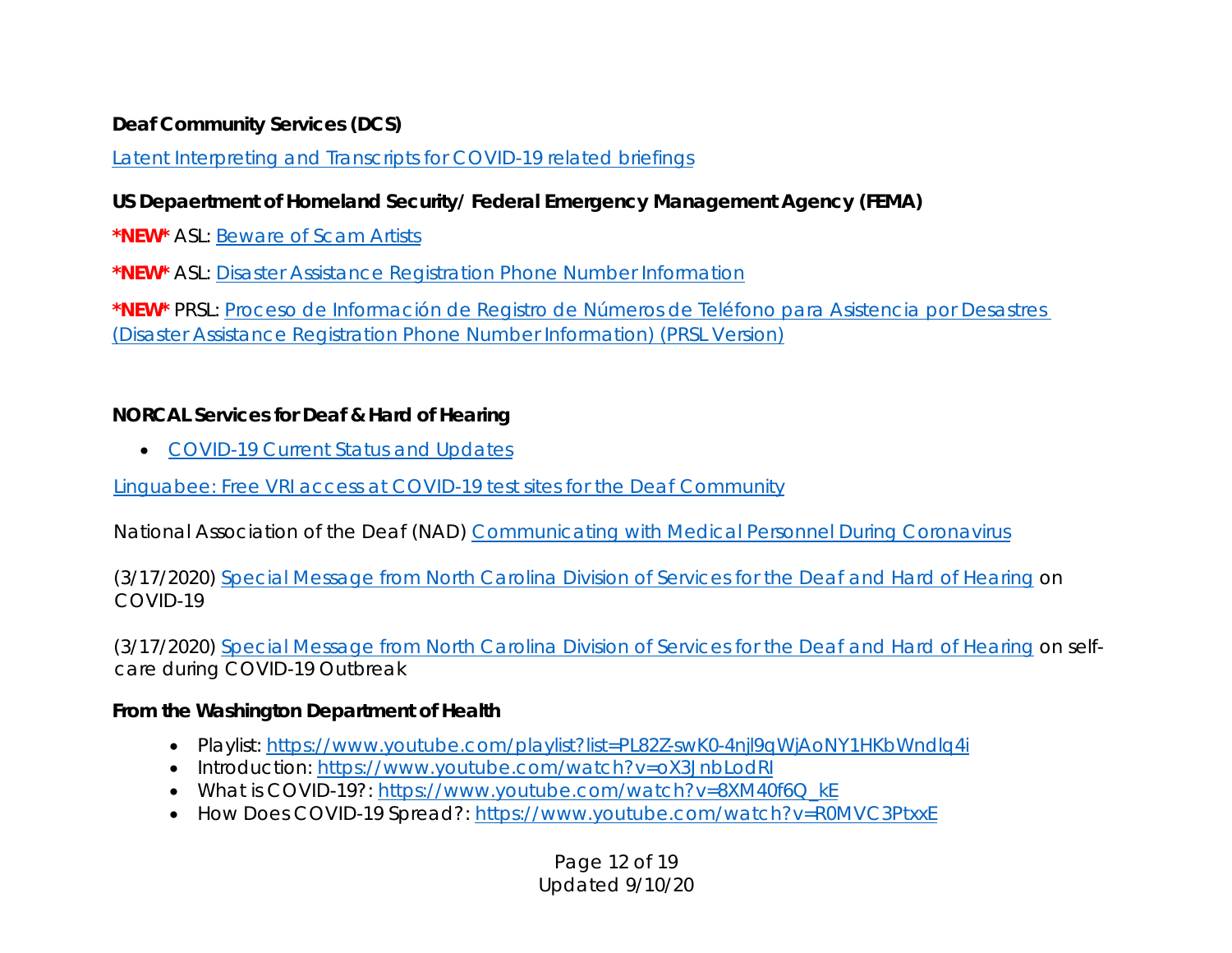- COVID-19 Symptoms: [https://www.youtube.com/watch?v=UJJqmtx9\\_co](https://gcc01.safelinks.protection.outlook.com/?url=https%3A%2F%2Furldefense.proofpoint.com%2Fv2%2Furl%3Fu%3Dhttps-3A__www.youtube.com_watch-3Fv-3DUJJqmtx9-5Fco%26d%3DDwMFaQ%26c%3DsdnEM9SRGFuMt5z5w3AhsPNahmNicq64TgF1JwNR0cs%26r%3DnN-jUs1npGoUm9-PUkzw1z5Qq7rgyFveGdbXsrHXlp0%26m%3DB6zmC8ozWrwN1pIQsRsQlPBnsSE0yfIjgM2ZKVugXr4%26s%3Dw5iKzv-f0BUmPZBkEBQt1clce-u_Rrcl9_UOEhR-KhU%26e%3D&data=01%7C01%7Cbudge.currier%40caloes.ca.gov%7C6ebc4699e26643740cac08d7d1cac8da%7Cebf268ae303647149f69c9fd0e9dc6b9%7C1&sdata=mc%2BzdMWXGkT34bYvt6BizYNrroAd3eSm3lJOJHf9yPY%3D&reserved=0)
- What to Do If You Are Sick: [https://www.youtube.com/watch?v=nzumK5zimY4](https://gcc01.safelinks.protection.outlook.com/?url=https%3A%2F%2Furldefense.proofpoint.com%2Fv2%2Furl%3Fu%3Dhttps-3A__www.youtube.com_watch-3Fv-3DnzumK5zimY4%26d%3DDwMFaQ%26c%3DsdnEM9SRGFuMt5z5w3AhsPNahmNicq64TgF1JwNR0cs%26r%3DnN-jUs1npGoUm9-PUkzw1z5Qq7rgyFveGdbXsrHXlp0%26m%3DB6zmC8ozWrwN1pIQsRsQlPBnsSE0yfIjgM2ZKVugXr4%26s%3Dh0V3abzTVdA1wn1Qb9KfijvAqVAclqsxF68Gg9Esgo0%26e%3D&data=01%7C01%7Cbudge.currier%40caloes.ca.gov%7C6ebc4699e26643740cac08d7d1cac8da%7Cebf268ae303647149f69c9fd0e9dc6b9%7C1&sdata=%2Fj2H%2FztowOsQRKQmjk2uuhHKZs6h7VSpgakJLn91pxs%3D&reserved=0)
- Prevention & Treatment of COVID-19: [https://www.youtube.com/watch?v=uoNZB2yox6c](https://gcc01.safelinks.protection.outlook.com/?url=https%3A%2F%2Furldefense.proofpoint.com%2Fv2%2Furl%3Fu%3Dhttps-3A__www.youtube.com_watch-3Fv-3DuoNZB2yox6c%26d%3DDwMFaQ%26c%3DsdnEM9SRGFuMt5z5w3AhsPNahmNicq64TgF1JwNR0cs%26r%3DnN-jUs1npGoUm9-PUkzw1z5Qq7rgyFveGdbXsrHXlp0%26m%3DB6zmC8ozWrwN1pIQsRsQlPBnsSE0yfIjgM2ZKVugXr4%26s%3DKpzjcjhXAGAkWx5lhPbCfYYogNkBoNwzCbb5NAo3CoA%26e%3D&data=01%7C01%7Cbudge.currier%40caloes.ca.gov%7C6ebc4699e26643740cac08d7d1cac8da%7Cebf268ae303647149f69c9fd0e9dc6b9%7C1&sdata=IFmAgHujJgng9TOMz34YdMYHYR1ssUU7aAliZJwAEIo%3D&reserved=0)
- Stigma & COVID-19: [https://www.youtube.com/watch?v=5zWS7Xj26J0](https://gcc01.safelinks.protection.outlook.com/?url=https%3A%2F%2Furldefense.proofpoint.com%2Fv2%2Furl%3Fu%3Dhttps-3A__www.youtube.com_watch-3Fv-3D5zWS7Xj26J0%26d%3DDwMFaQ%26c%3DsdnEM9SRGFuMt5z5w3AhsPNahmNicq64TgF1JwNR0cs%26r%3DnN-jUs1npGoUm9-PUkzw1z5Qq7rgyFveGdbXsrHXlp0%26m%3DB6zmC8ozWrwN1pIQsRsQlPBnsSE0yfIjgM2ZKVugXr4%26s%3DNsCS5lnYVPKXZBiO5eKKuPGjKJnqvTiPQduz_RHASrA%26e%3D&data=01%7C01%7Cbudge.currier%40caloes.ca.gov%7C6ebc4699e26643740cac08d7d1cac8da%7Cebf268ae303647149f69c9fd0e9dc6b9%7C1&sdata=ZdpGOXgMJ6oquLD%2BQPtFua0JITDfgkCHWhKRDIJrMLA%3D&reserved=0)
- What Can You Do About COVID-19?: [https://www.youtube.com/watch?v=2BnEfqfvucY](https://gcc01.safelinks.protection.outlook.com/?url=https%3A%2F%2Furldefense.proofpoint.com%2Fv2%2Furl%3Fu%3Dhttps-3A__www.youtube.com_watch-3Fv-3D2BnEfqfvucY%26d%3DDwMFaQ%26c%3DsdnEM9SRGFuMt5z5w3AhsPNahmNicq64TgF1JwNR0cs%26r%3DnN-jUs1npGoUm9-PUkzw1z5Qq7rgyFveGdbXsrHXlp0%26m%3DB6zmC8ozWrwN1pIQsRsQlPBnsSE0yfIjgM2ZKVugXr4%26s%3DSmK-kC34EHFzxPpO4muowyqUe4GTBSpTd7mQaJjZihM%26e%3D&data=01%7C01%7Cbudge.currier%40caloes.ca.gov%7C6ebc4699e26643740cac08d7d1cac8da%7Cebf268ae303647149f69c9fd0e9dc6b9%7C1&sdata=aYhozUiIdb61flqM2BN%2BCaB7nlBHaO03uIKD%2F5IaNdo%3D&reserved=0)
- What is Social Distancing?: [https://www.youtube.com/watch?v=kYcL6NN-KcI](https://gcc01.safelinks.protection.outlook.com/?url=https%3A%2F%2Furldefense.proofpoint.com%2Fv2%2Furl%3Fu%3Dhttps-3A__www.youtube.com_watch-3Fv-3DkYcL6NN-2DKcI%26d%3DDwMFaQ%26c%3DsdnEM9SRGFuMt5z5w3AhsPNahmNicq64TgF1JwNR0cs%26r%3DnN-jUs1npGoUm9-PUkzw1z5Qq7rgyFveGdbXsrHXlp0%26m%3DB6zmC8ozWrwN1pIQsRsQlPBnsSE0yfIjgM2ZKVugXr4%26s%3DfMocqH4X8vUKGo-CNta9a9hpoYUtyWbDmjLrNqJ_Ae4%26e%3D&data=01%7C01%7Cbudge.currier%40caloes.ca.gov%7C6ebc4699e26643740cac08d7d1cac8da%7Cebf268ae303647149f69c9fd0e9dc6b9%7C1&sdata=6uRmj3c7mMwudmQyk6SeXAJfNtXbeB%2B73c3kUK9CXaw%3D&reserved=0)

# **Indigenous Language Resources**

[Translated Materials](https://coronavirus.dc.gov/translated)

[COVID-19 Fact Sheets \(35 Languages available\)](https://covid19healthliteracyproject.com/#languages)

[Guidance for Social Distancing \(Mayan\)](https://www.youtube.com/watch?v=qfe6RmzlxEc)

[COVID-19 Facts \(Mayan\)](https://www.youtube.com/watch?v=eYtK2AiW8M8&t=33s)

[COVID-19 Overview and Common questions \(Mandarin\)](https://www.nhsinform.scot/translations/languages/chinese/illnesses-and-conditions/coronavirus-covid-19)

# **Civil Rights**

Disability Rights California (DRC): Letter to CA Governor Newsom (4/21/2020) [Responding to COVID-19](https://www.disabilityrightsca.org/post/drc-letter-to-governor-newsom-responding-to-coronavirus-covid-19-04-20-2020)

[Know Your Rights during the COVID-19 Pandemic Video Series](https://www.ndrn.org/resource/know-your-rights-during-covid-19-series/)

**[ADA Compliance with Visitations in Healthcare Facilities:](https://gcc01.safelinks.protection.outlook.com/?url=http%3A%2F%2Fwww.jik.com%2Fpubs%2FCovid-visitations.pdf&data=01%7C01%7Cvance.taylor%40caloes.ca.gov%7C998175b463dd4f6f4e4108d82de68266%7Cebf268ae303647149f69c9fd0e9dc6b9%7C1&sdata=BScmjm8Oz1zLUHzfy46QRSczCVUj43S8jwmqDxVROpg%3D&reserved=0) Coronavirus Pandemic Guidance for Advocates** Edition 1, 2020

*Articles:*

[Petition Demanding HHS Mitigate the COVID-19 Crisis in America's Nursing Homes and Other Congregate](https://www.aclu.org/press-releases/aclu-seiu-disability-rights-organizations-file-petition-demanding-hhs-mitigate-covid)  [Settings for People with](https://www.aclu.org/press-releases/aclu-seiu-disability-rights-organizations-file-petition-demanding-hhs-mitigate-covid) Disabilities

> Page 13 of 19 Updated 9/10/20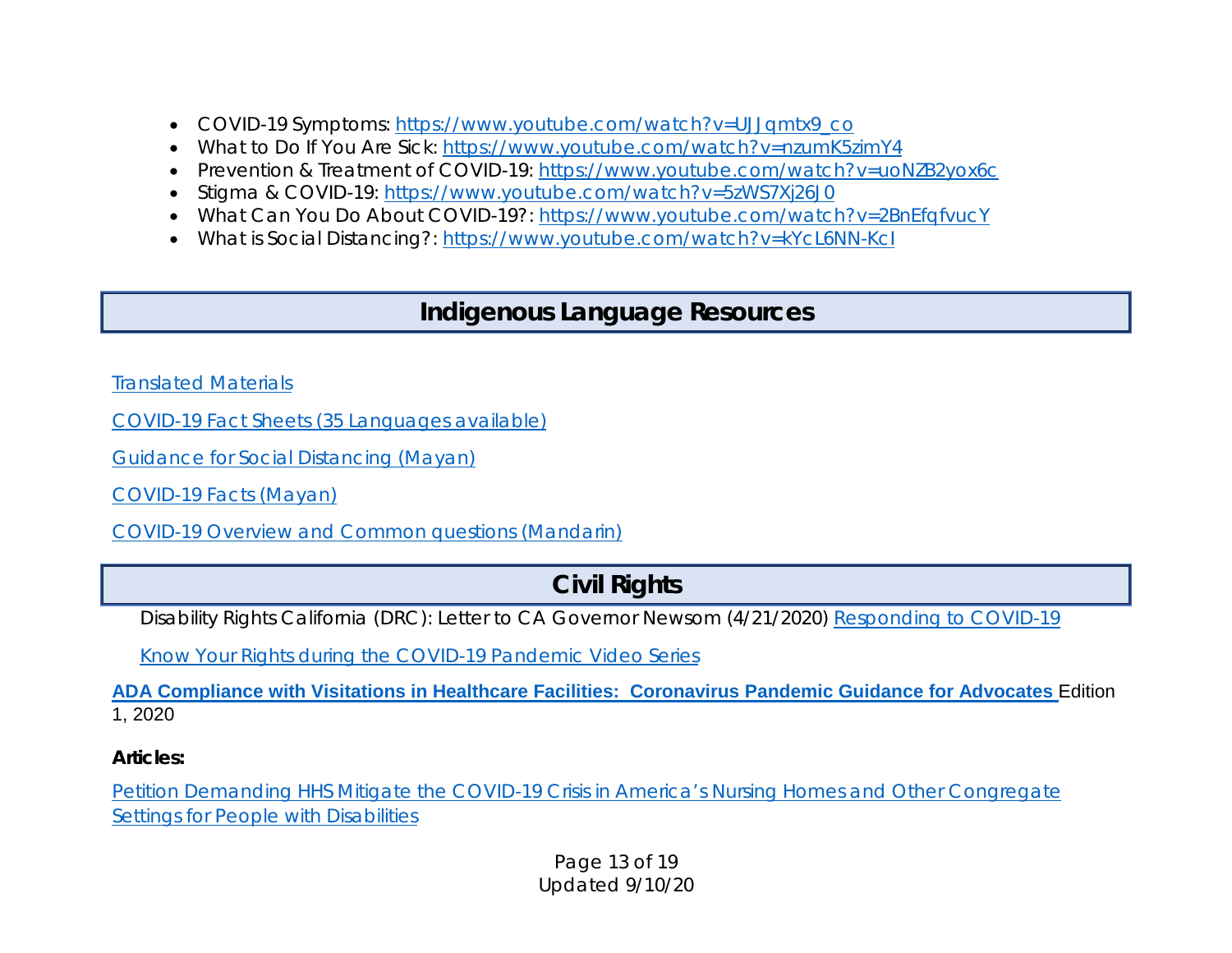## [Fighting Inequity in the Face of COVID-19:](https://www.apa.org/monitor/2020/2020-06-monitor.pdf) Monitor on Psychology

The Washington Post: [Hospitals consider universal do-not-resuscitate orders for coronavirus patients](https://www.washingtonpost.com/health/2020/03/25/coronavirus-patients-do-not-resucitate/)

## *Education*

[Webinar on Online Education and Website Accessibility](https://gcc01.safelinks.protection.outlook.com/?url=https%3A%2F%2Fwww.youtube.com%2Fwatch%3Fv%3DDCMLk4cES6A&data=01%7C01%7Cvirginia.hartley%40caloes.ca.gov%7Cd9932535b4194f93689708d802980d25%7Cebf268ae303647149f69c9fd0e9dc6b9%7C1&sdata=%2FFNNgy1GvYyYuS4dekilM5POUdtrlF7mCCZjf%2F1fJ0Y%3D&reserved=0) - US Department of Education Office for Civil Rights

## *Employment*

Pandemic Preparedness [in the Workplace and the Americans With Disabilities Act](https://www.eeoc.gov/facts/pandemic_flu.html) US Equal Employment Opportunity Commission

[Accommodations and Compliance: COVID-19](https://askjan.org/topics/COVID-19.cfm) – Job Accommodation Network (JAN)

### *Healthcare*

[Guidance Relating to Non-Discrimination in Medical Treatment for COVID-19](https://www.dhcs.ca.gov/Documents/COVID-19/Joint-Bullletin-Medical-Treatment-for-COVID-19-033020.pdf) (3/30/2020)

Disability Rights Education & Defense Fund (DREDF): *Letter to CA Governor Newsom*: [Protect Disabled](https://dredf.org/letter-to-governor-newsom-prohibit-healthcare-rationing-based-on-disability/)  [Californians and Prohibit Healthcare "Rationing" Based on Disability](https://dredf.org/letter-to-governor-newsom-prohibit-healthcare-rationing-based-on-disability/)

[Preventing Discrimination in the Treatment of VOCID-19 Patients](https://dredf.org/the-illegality-of-medical-rationing-on-the-basis-of-disability/) (3/25/2020)

[Know Your Rights in Health Care During COVID-19](https://drive.google.com/file/d/1ccRZItXaUbXflbSDp3enj-79k3J0L_6L/view)

[HIPPA, Civil Rights, and COVID-19](https://www.hhs.gov/hipaa/for-professionals/special-topics/hipaa-covid19/index.html) US HHS

(3/28/2020) [BULLETIN: Civil Rights, HIPAA, and the Coronavirus Disease 2019 \(COVID-19\)](https://www.hhs.gov/sites/default/files/ocr-bulletin-3-28-20.pdf)

## *Housing*

[Joint Analysis The Governor's Executive Order on Evictions](https://www.disabilityrightsca.org/post/joint-analysis-the-governors-executive-order-on-evictions) by: Disability Rights California, Western Center On Law & Poverty, and California Rural Legal Assistance Foundation

> Page 14 of 19 Updated 9/10/20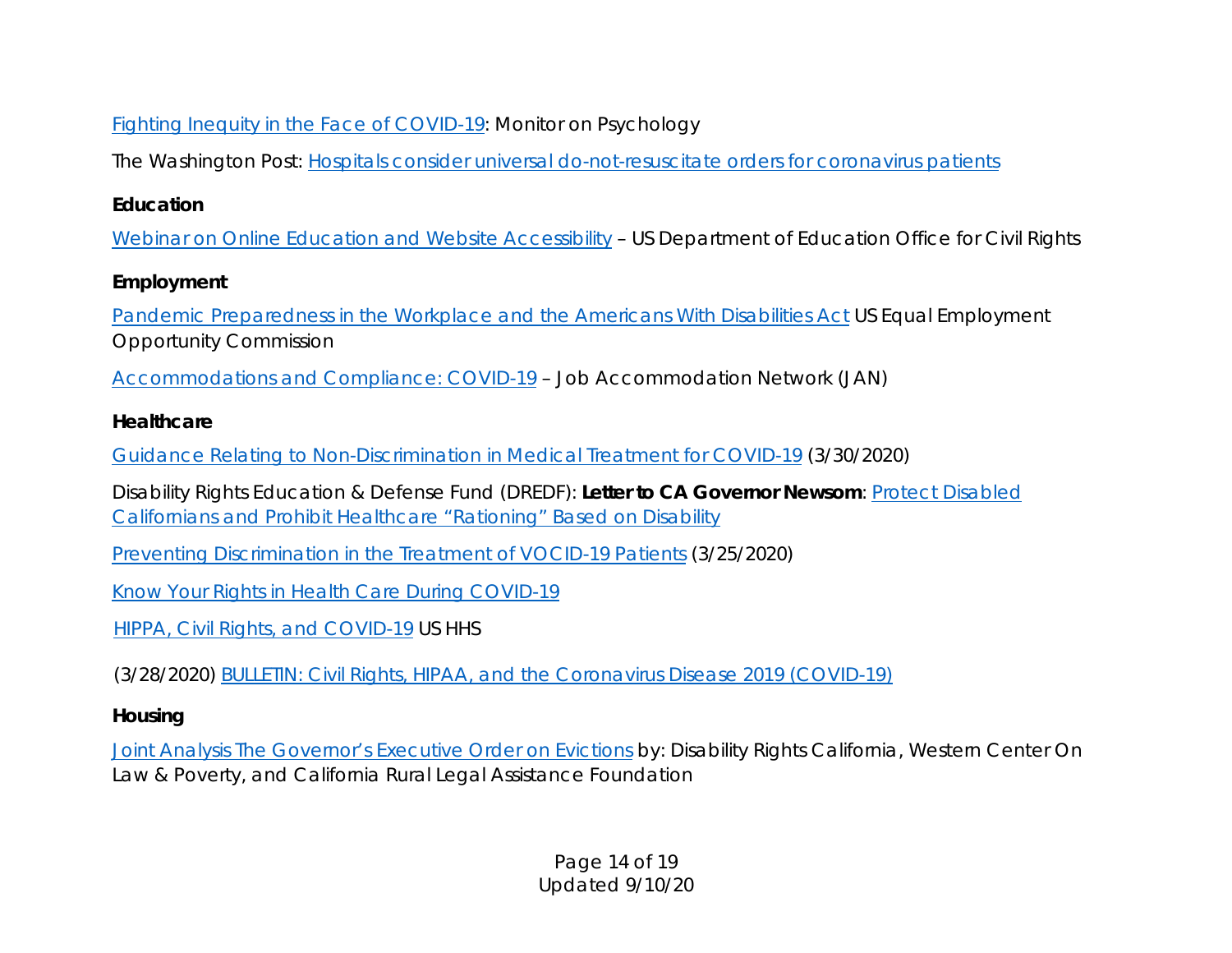#### *Videos*

Disability Rights California [COVID-19 Advocacy Video](https://www.youtube.com/watch?v=nY3y9_TLWVw&feature=share&fbclid=IwAR18DZeJy7GXXmK6rmxEzTB07frEO0PwGuYVSEkEqkO-8QnGlOtUo6T7ukI) (7/6/2020)

# **Federal/National COVID-19 Resource Websites**

#### *[American Red Cross](https://www.redcross.org/)*

- [Staying Safe and Helping Others During COVID-19](https://www.redcross.org/get-help/how-to-prepare-for-emergencies/types-of-emergencies/coronavirus-safety.html)
- [Find Open Shelters](http://redcrossshelters.com/)

**[Preparing for Hospitalization During COVID-19 Pandemic: A Checklist for People with Disabilities](https://gcc01.safelinks.protection.outlook.com/?url=http%3A%2F%2Fwww.jik.com%2Fpubs%2FHospitalhave2go.pdf&data=01%7C01%7Cvance.taylor%40caloes.ca.gov%7C998175b463dd4f6f4e4108d82de68266%7Cebf268ae303647149f69c9fd0e9dc6b9%7C1&sdata=oN%2FtA4btT9A22jKt%2Fh7%2F%2BrosmIvi1OChqEpphqcBxL8%3D&reserved=0)** Edition 2.0, 2020

Great Plains ADA Center [FAQs: The ADA, Small Business and Face Mask Policies](https://www.gpadacenter.org/faqs-ada-small-business-and-face-mask-policies)

*[Pacific ADA Center](https://www.adapacific.org/)*

[Accessibility at Drive-Thru Medical Sites](https://www.adapacific.org/assets/documents/accessibility-at-drive-thru-medical-sites-region-9.pdf) and [Checklist for Accessible Drive-Thru Medical Sites](https://www.adapacific.org/assets/documents/checklist_accessible-drive-thru-medical-sites.pdf)

*ADA National Learning Center link is<https://www.adapacific.org/covid-19> (800)-949-4232*

*[Center for Disease Control and Prevention \(CDC\)](https://www.cdc.gov/coronavirus/2019-nCoV/index.html) COVID-19*

[Frequently Asked Questions](https://www.cdc.gov/coronavirus/2019-ncov/faq.html)

Guidance for [People with Certain Medical Conditions](https://www.cdc.gov/coronavirus/2019-ncov/need-extra-precautions/people-with-medical-conditions.html)

Nursing Homes [and Assisted Living Infection Prevention Training](https://www.cdc.gov/longtermcare/training.html#anchor_1591649290523)

- (5/2020) [Interim Guidance for Businesses and Employers to Plan and Respond to COVID-19](https://www.cdc.gov/coronavirus/2019-ncov/community/guidance-business-response.html)
- [What the COVID-19 Means for Kidney Patients](https://www.dialysispatients.org/news/coronavirus-disease-covid-19-information-for-dialysis-patients/)

Page 15 of 19 Updated 9/10/20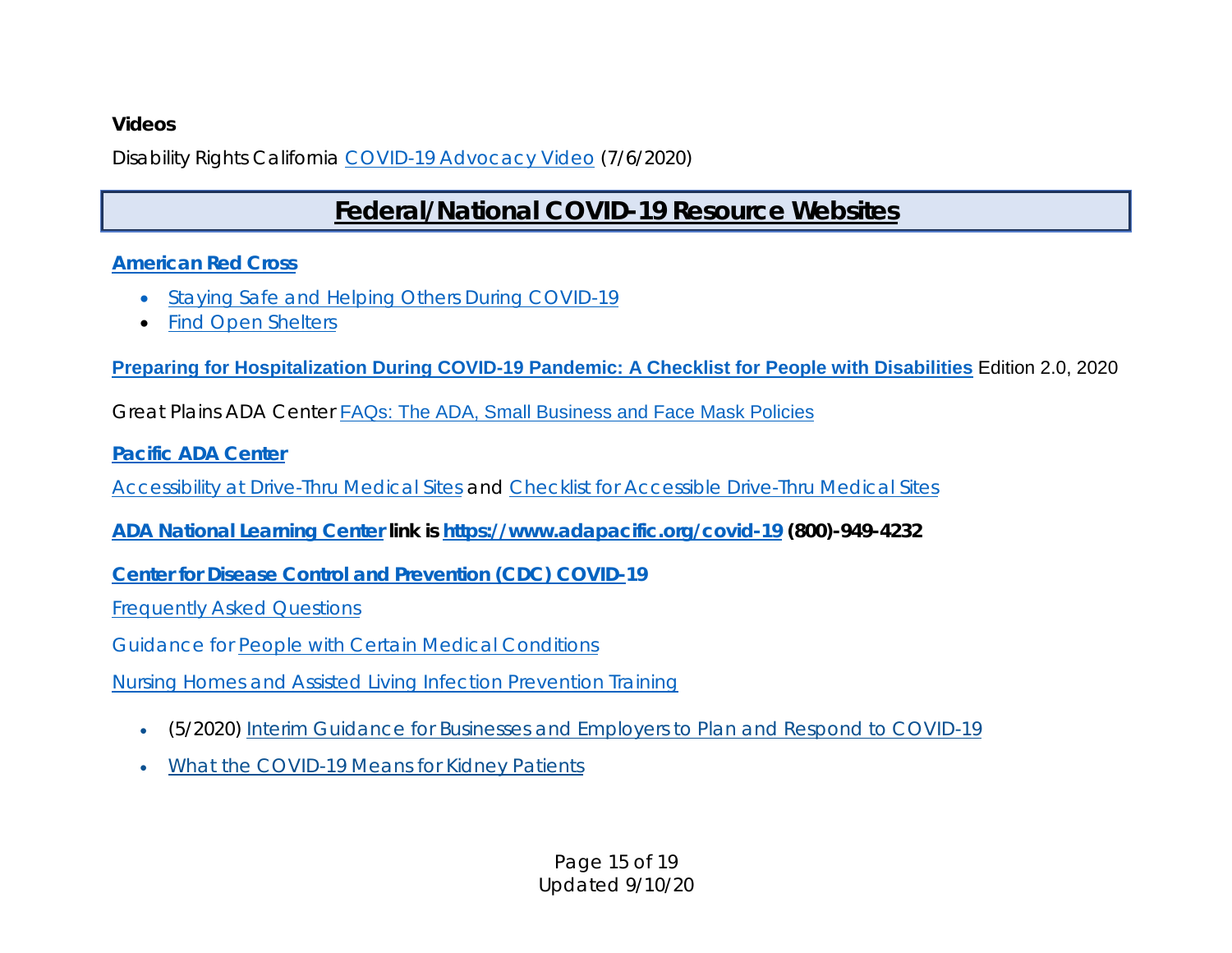- [Additional Guidance for Infection Prevention and Control Recommendations for Patients with Suspected](https://www.cdc.gov/coronavirus/2019-ncov/hcp/dialysis.html?CDC_AA_refVal=https%3A%2F%2Fwww.cdc.gov%2Fcoronavirus%2F2019-ncov%2Fhealthcare-facilities%2Fdialysis.html)  [or Confirmed COVID-19 in Outpatient Hemodialysis Facilities](https://www.cdc.gov/coronavirus/2019-ncov/hcp/dialysis.html?CDC_AA_refVal=https%3A%2F%2Fwww.cdc.gov%2Fcoronavirus%2F2019-ncov%2Fhealthcare-facilities%2Fdialysis.html)
- People at [risk of serious illness from COVID-19](https://www.cdc.gov/coronavirus/2019-ncov/specific-groups/high-risk-complications.html)
- Preventing [the spread of COVID-19 in communities](https://www.cdc.gov/coronavirus/2019-ncov/community/index.html)
- [Getting your household ready in case of an outbreak in your community](https://www.cdc.gov/coronavirus/2019-ncov/community/home/index.html?CDC_AA_refVal=https%3A%2F%2Fwww.cdc.gov%2Fcoronavirus%2F2019-ncov%2Fcommunity%2Fget-your-household-ready-for-COVID-19.html)
- [What to do if you or someone in your household is sick](https://www.cdc.gov/coronavirus/2019-ncov/protect/what-to-do-if-sick.html)
- [Handouts, Fact Sheets, Posters \(multiple languages\)](https://www.cdc.gov/coronavirus/2019-ncov/communication/factsheets.html)
- [Healthcare professionals](https://www.cdc.gov/coronavirus/2019-nCoV/hcp/index.html)
- [COVID-19 Travel](https://www.cdc.gov/coronavirus/2019-ncov/travelers/index.html)
- [Businesses and employers](https://www.cdc.gov/coronavirus/2019-ncov/specific-groups/guidance-business-response.html)

### *Centers for Medicare & Medicaid Services (CMS)*

[COVID-19 Emergency Declaration Blanket Waivers for Health Care Providers](https://www.cms.gov/files/document/summary-covid-19-emergency-declaration-waivers.pdf)

(May 2020) [Toolkit on State Actions to Mitigate COVID-19 Prevalence in Nursing Homes](https://www.cms.gov/files/document/covid-toolkit-states-mitigate-covid-19-nursing-homes.pdf)

[Increasing the Physical Accessibility of Health Care Facilities](https://www.cms.gov/About-CMS/Agency-Information/OMH/Downloads/Issue-Brief-Physical-AccessibilityBrief.pdf)

[Guidance for Infection Control and Prevention in Dialysis Facilities](https://www.cms.gov/medicareprovider-enrollment-and-certificationsurveycertificationgeninfopolicy-and/guidance-infection-control-and-prevention-coronavirus-disease-2019-covid-19-dialysis-facilities)

[Guidance for Infection Control and Prevention in Nursing Homes](https://www.cms.gov/medicareprovider-enrollment-and-certificationsurveycertificationgeninfopolicy-and/guidance-infection-control-and-prevention-coronavirus-disease-2019-covid-19-nursing-homes-revised)

#### *Congress*

[Families First Coronavirus Response Act \(the Act\)](https://www.congress.gov/116/bills/hr6201/BILLS-116hr6201enr.pdf)

Page 16 of 19 Updated 9/10/20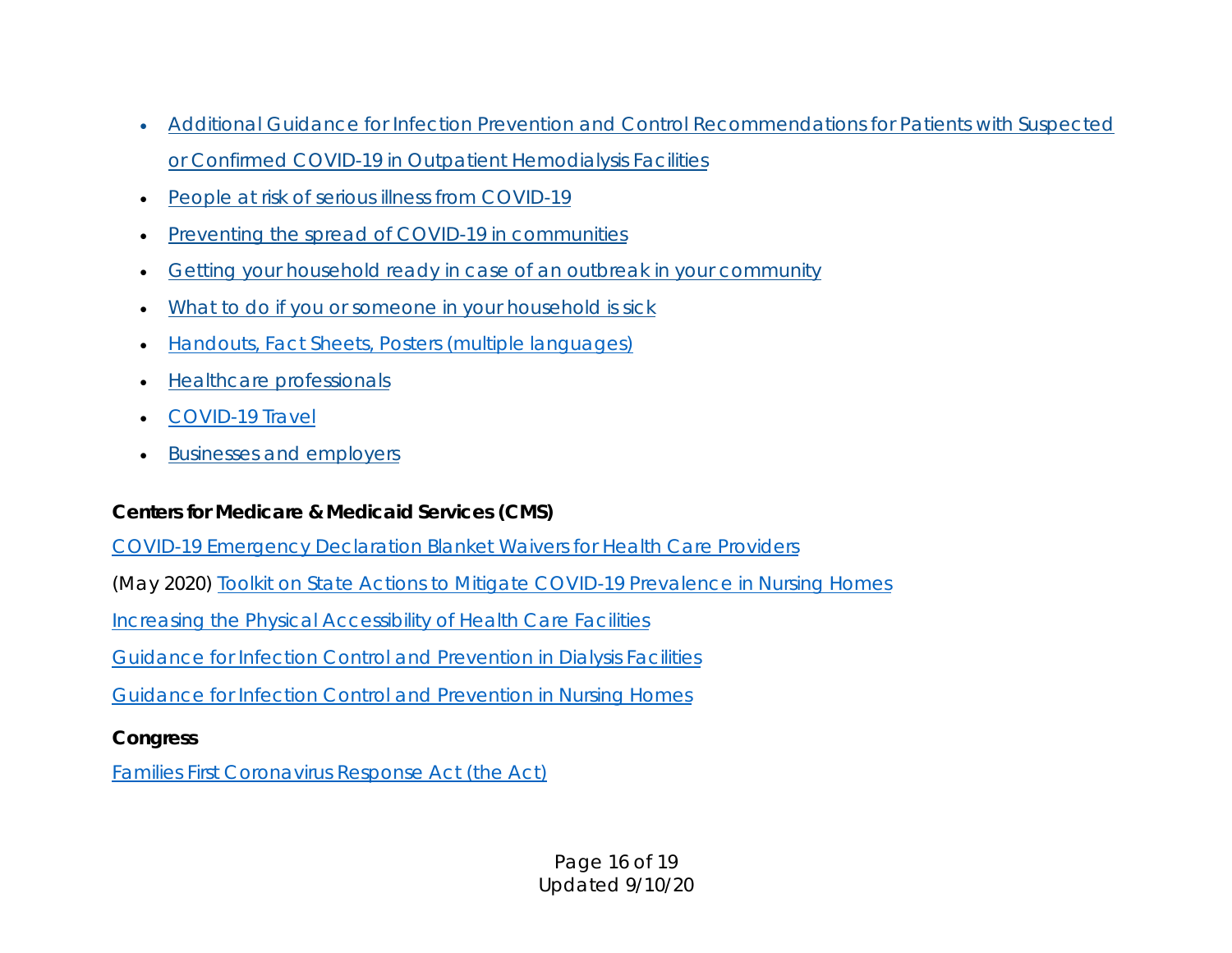*FEMA COVID-19 Response link is<https://www.fema.gov/coronavirus>*

*[Health & Human Services \(HHS\)](https://www.hhs.gov/) home link is [https://www.hhs.gov](https://www.hhs.gov/)*

**\*NEW\*** [Special Populations: Emergency and Disaster Preparedness](https://www.sis.nlm.nih.gov/outreach/specialpopulationsanddisasters.html)

- TRACIE: [Alternate Care Sites \(including shelter medical care\)](https://asprtracie.hhs.gov/technical-resources/48/alternate-care-sites-including-shelter-medical-care/47)
- [HHS Coronavirus 2019 \(COVID-19\) Updates](https://www.hhs.gov/about/news/coronavirus/index.html) link is <https://www.hhs.gov/about/news/coronavirus/index.html>

*National Rehabilitation Information Center (NARIC)*

[COVID-19 Resources for NIDILRR Grantee Community](https://naricspotlight.wordpress.com/2020/04/03/covid19-resources-from-the-nidilrr-grantee-community/)

*National Emergency Number Association (NENA) link is [https://www.nena.org/page/covid19](https://gcc01.safelinks.protection.outlook.com/?url=https%3A%2F%2Fwww.nena.org%2Fpage%2Fcovid19&data=01%7C01%7CDonna.Pena%40caloes.ca.gov%7Cb0270f5573f4493fd04208d7cc4e744f%7Cebf268ae303647149f69c9fd0e9dc6b9%7C1&sdata=EhYXaocPeXVwgQAsNM%2B%2BLU9jvKMAlRku2Npn28F3imQ%3D&reserved=0)*

*[USA.gov](https://www.usa.gov/)*

[Government Response to COVID-19](https://www.usa.gov/coronavirus)

# **Global COVID-19 Resource Websites**

*[U.S. Food & Drug Administration](https://www.fda.gov/) link is<https://www.fda.gov/>*

[COVID-19 Frequently Asked Questions](https://www.fda.gov/emergency-preparedness-and-response/coronavirus-disease-2019-covid-19/covid-19-frequently-asked-questions)

*[The United Nations](file://Intranet.Calema.ca.gov/Share/OAFN/Activations/2020%20COVID%2019/Resources/The%20United%20Nations) link is<https://www.un.org/en/coronavirus>*

(4/29/2020) [COVID-19 and the Rights of Persons with Disabilities: Guidance](https://www.ohchr.org/Documents/Issues/Disability/COVID-19_and_The_Rights_of_Persons_with_Disabilities.pdf)

*[World Health Organization \(WHO\)](https://www.who.int/emergencies/diseases/novel-coronavirus-2019) COVID-19 link is [https://www.who.int/emergencies/diseases/novel](https://www.who.int/emergencies/diseases/novel-coronavirus-2019)[coronavirus-2019](https://www.who.int/emergencies/diseases/novel-coronavirus-2019)*

[Disability considerations during the COVID-19 outbreak](https://www.who.int/who-documents-detail/disability-considerations-during-the-covid-19-outbreak) also available in [French](https://www.who.int/docs/default-source/documents/disability/french-covid-19-disability-briefing-rev1.pdf?sfvrsn=ea4aa6eb_2) and [Spanish](https://www.who.int/docs/default-source/documents/disability/spanish-covid-19-disability-briefing.pdf?sfvrsn=30d726b1_2)

Page 17 of 19 Updated 9/10/20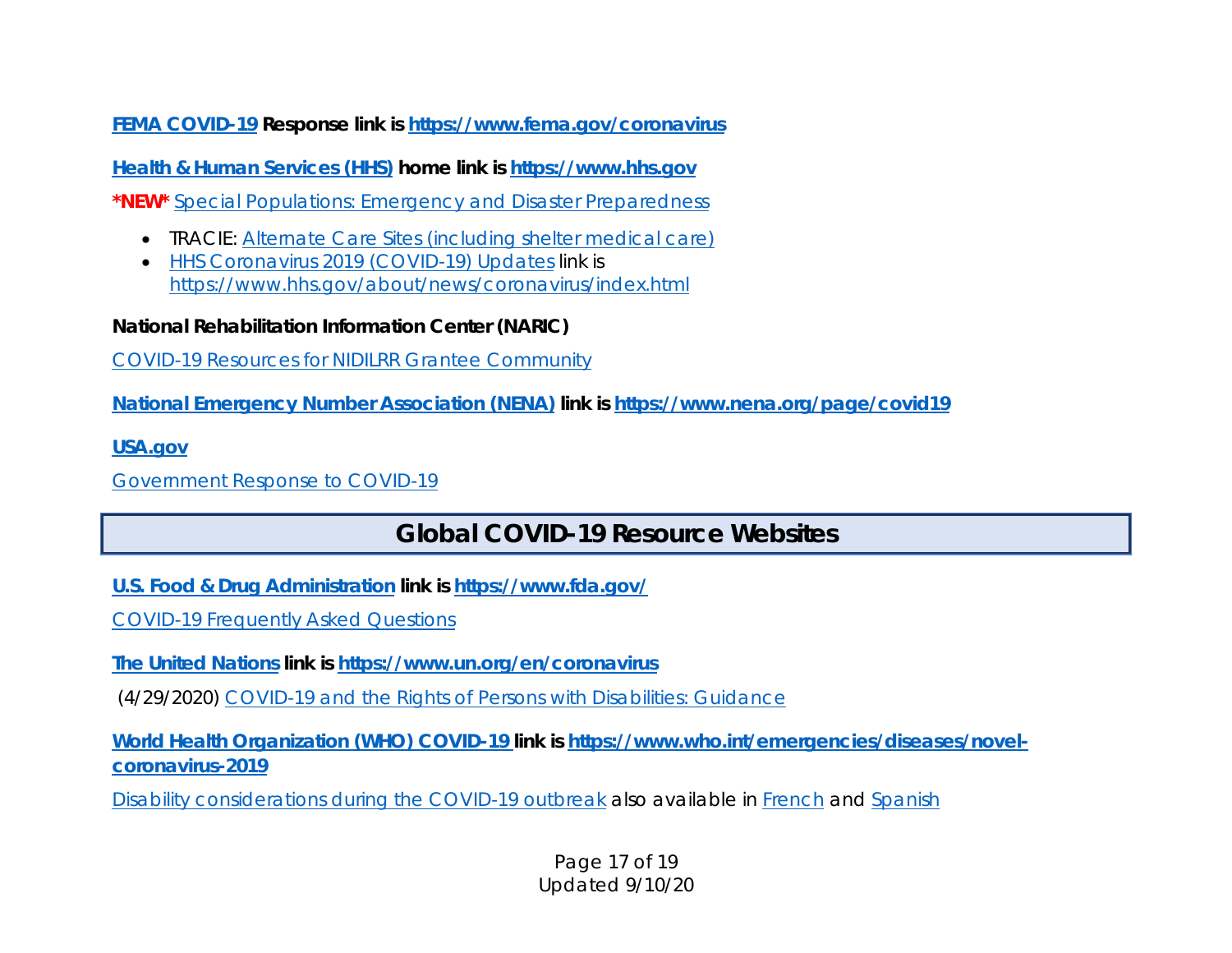*Institute for health Metrics and Evaluation (IHME) [COVID-19 Projections](https://covid19.healthdata.org/projections)*

# **Personal Protective Equipment (PPE)/Essential Protective Gear (EPG)**

[United States Department of Labor, Occupational Safety and Health Administration \(OSHA\) COVID-19](https://www.osha.gov/SLTC/covid-19/)

[World Health Organization \(WHO\) When and how to use masks](https://www.who.int/emergencies/diseases/novel-coronavirus-2019/advice-for-public/when-and-how-to-use-masks?gclid=Cj0KCQjw0rr4BRCtARIsAB0_48M0TQ4xfzxaITOTMLZ_iQKNcT3Ski-xEx_vWz5-5rqrpDGOFiqC2KEaAqFXEALw_wcB)

World Health Organization (WHO) Q & A: How is COVID-19 transmitted?

[John Hopkins How to Care for Your Face Mask](https://www.hopkinsmedicine.org/health/conditions-and-diseases/coronavirus/coronavirus-how-to-care-for-your-face-mask)

Proper cleaning of face shields here: [YouTube video from Oneida Health](https://www.youtube.com/watch?v=nBC65j_AiwU)

[COVID-19 Full Face Shield](https://www.samc.com/assets/documents/covid19/nursing/covid-19-full-face-shield-sanitization-final-_03_17_20.pdf) Disinfection

# **Transportation**

#### *Articles*

American Foundation for the Blind, [Governors: Treat Transportation as an Essential Service for People with](https://www.afb.org/blog/entry/joint-letter-governors-transportation-reopening)  [Disabilities](https://www.afb.org/blog/entry/joint-letter-governors-transportation-reopening) (6/29/2020)

### *Guidance*

Centers for Disease Control [COVID-19 Travel](https://www.cdc.gov/coronavirus/2019-ncov/travelers/index.html)

Federal Transit Administration (FTA): [Frequently Asked Questions from FTA Grantees regarding COVID-19](https://www.transit.dot.gov/frequently-asked-questions-fta-grantees-regarding-coronavirus-disease-2019-covid-19)

[American Public Transportation Association](https://www.apta.com/public-transit-response-to-coronavirus/) Response to COVID-19

National Transit Safety Research & Assistance Center - [Epidemics and Pandemics](https://ww.transitsafetycenter.org/?page_id=1500) link is [https://ww.transitsafetycenter.org/?page\\_id=1500](https://ww.transitsafetycenter.org/?page_id=1500)

> Page 18 of 19 Updated 9/10/20